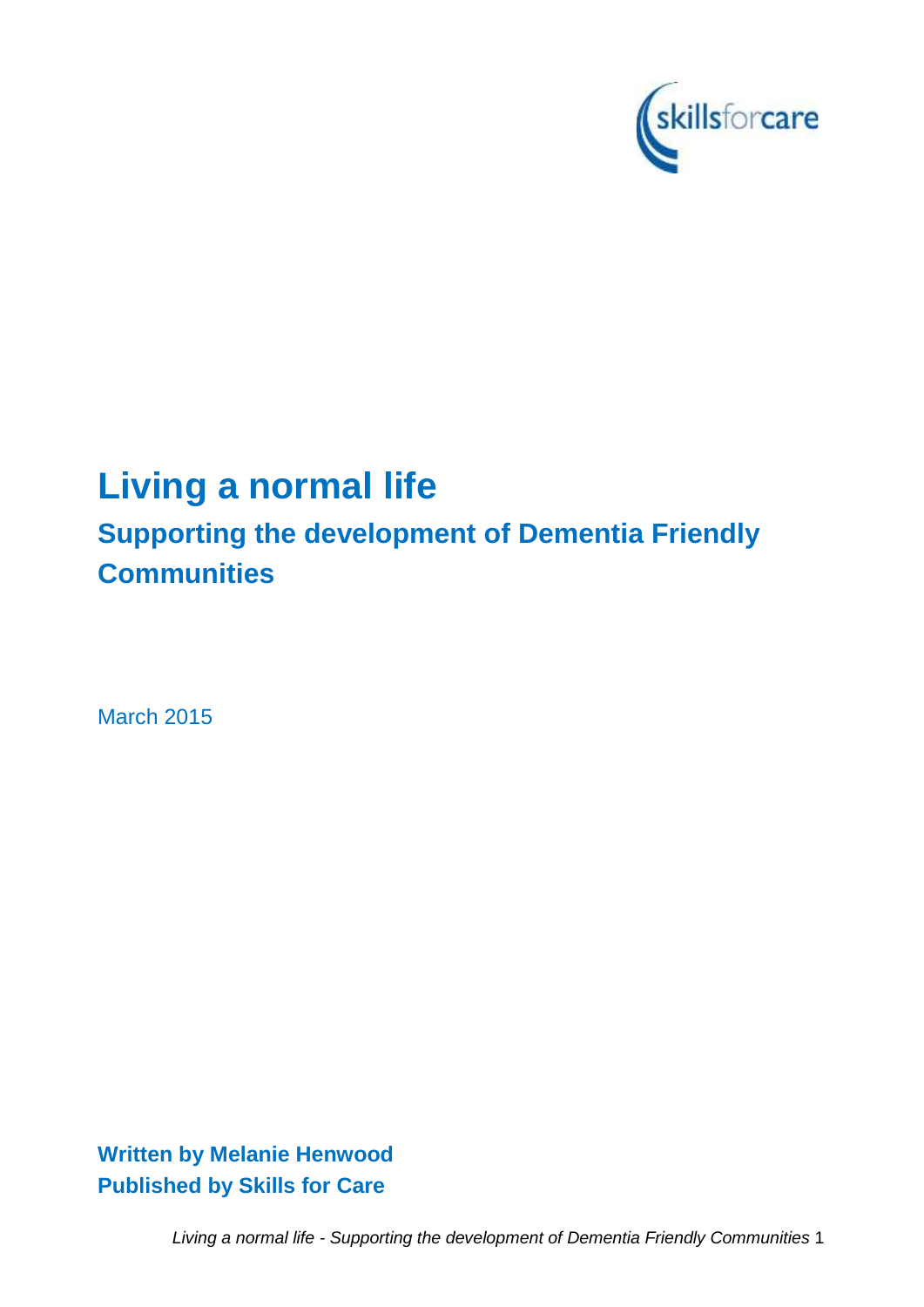### *Living a normal life Supporting the development of Dementia Friendly Communities*

Published by Skills for Care, West Gate, 6 Grace Street, Leeds LS1 2RP www.skillsforcare.org.uk **© Skills for Care 2015**

#### **Reference no. 140176A**

Copies of this work may be made for non-commercial distribution to aid social care workforce development. Any other copying requires the permission of Skills for Care. Skills for Care is the employer-led strategic body for workforce development in social care for adults in England. It is part of the sector skills council, Skills for Care and Development.

This work was researched and compiled by Melanie Henwood of Melanie Henwood Associates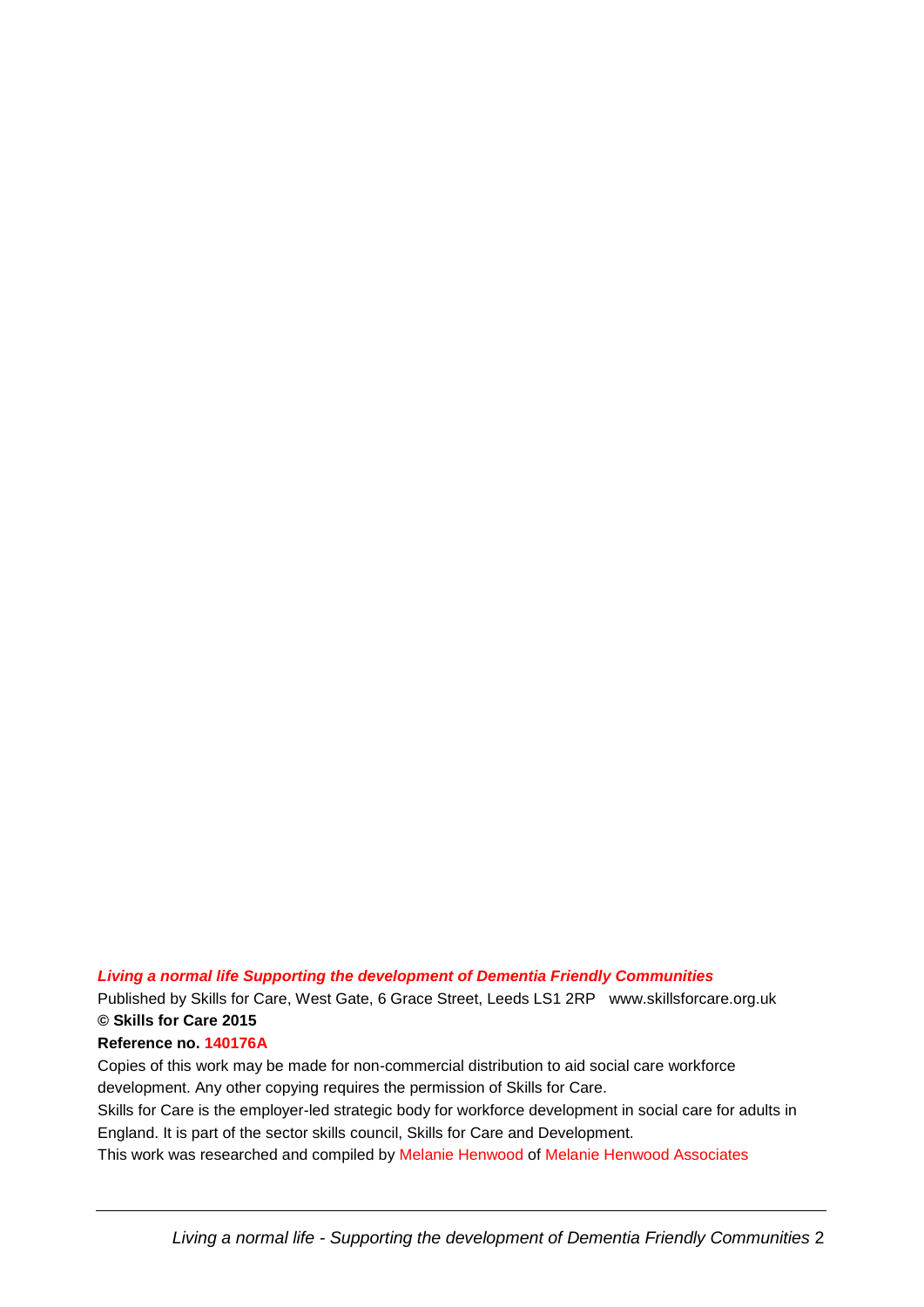# **Table of contents**

| $1_{\cdot}$     |                                                                       |  |
|-----------------|-----------------------------------------------------------------------|--|
| 1.1             | Defining 'dementia-friendly communities  Error! Bookmark not defined. |  |
| 1.2<br>defined. | Skills for Care and Dementia Friendly Communities Error! Bookmark not |  |
|                 |                                                                       |  |
| 1.3             | Introduction to the pilot sites                                       |  |
| 2.              |                                                                       |  |
| 2.1             | What is a dementia-friendly community?  Error! Bookmark not defined.  |  |
| 2.2             | Motivation and Engagement Error! Bookmark not defined.                |  |
| 2.3             | Working with the wider community  Error! Bookmark not defined.        |  |
| 2.4             |                                                                       |  |
| 2.5             |                                                                       |  |
| 2.6             |                                                                       |  |
| 2.7             | <b>Impact and Outcomes</b>                                            |  |
| 3.              |                                                                       |  |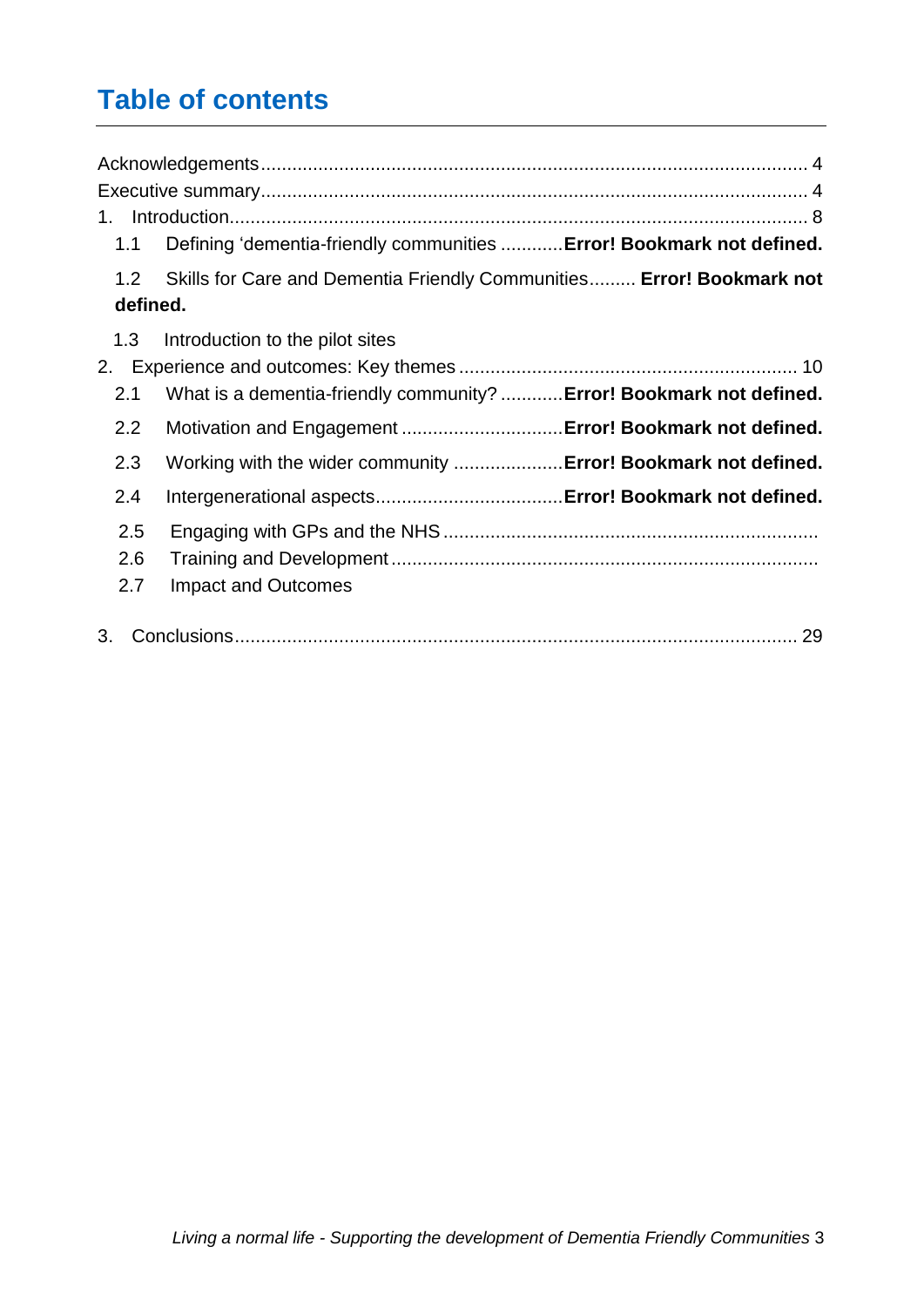# <span id="page-3-0"></span>**Acknowledgements**

My thanks are due to Skills for Care for commissioning this overview report, and giving me the opportunity to share the experiences and insights from the 12 pilot projects involved in this programme of work to support the development of Dementia Friendly Communities. Thanks especially to James Cross.

My particular thanks to all the project leads who agreed to speak to me and to participate in telephone interviews, often at very busy times in their working week. I am grateful for their generosity and openness in exploring their experiences and insights and for sharing their enthusiasm and passion.

My thanks as always to Linda Christie (also a Dementia Friend) for her patient and professional transcription of recorded interviews, and for her personal interest in the lives and stories of the people concerned.

# <span id="page-3-1"></span>**Executive summary**

- 1. Skills for Care funded a programme of 12 pilot projects, across 11 organisations, for 12 months in 2013/14 in order to support the development of Dementia Friendly Communities (DFCs), by improving community understanding and awareness of dementia and supporting people living with dementia and their carers to participate in their communities.
- 2. The model of DFCs has been developed and promoted by the Alzheimer"s Society and 10 steps have been identified (see Box 1 and Figure 1) as central to achieving a dementia-friendly community.
- 3. There has been growing interest in and awareness of dementia over the last couple of years, particularly following the high profile Challenge on Dementia launched by the Prime Minister in March 2012. There are three key areas in the challenge concerned with: driving improvements in health and care; creating dementia friendly communities, and undertaking better research. The overall concern is to find a cure through research, but until such time as this is possible, the focus is also on steps to improve the lives of people with dementia and of their families and carers.
- 4. Section 1 of the report provides an introduction both to the underlying objectives of the programme, and to the participating pilot sites. The 11 pilot projects were all supported by Skills for Care officers and were required to submit 6 and 12 month progress reports. In addition, this independent evaluation was commissioned in 2014 to draw together the emerging messages and learning from across the programme. The methodology for the evaluation included analysis of written reports; and one to one semi-structured interviews with project leads. All interviews were digitally recorded and fully transcribed.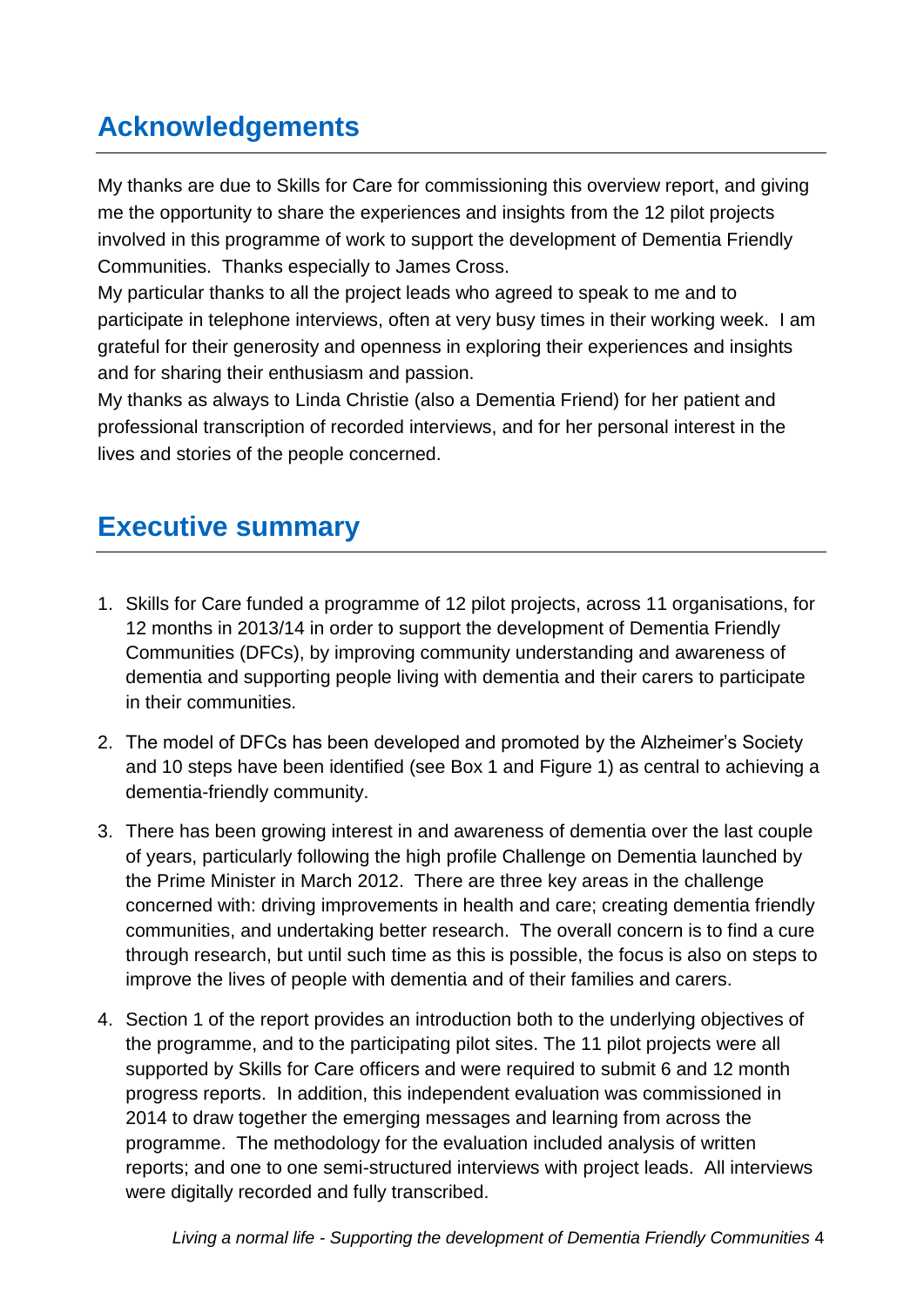- 5. The pilot sites featured a mixture of provider organisations including supported housing providers; care homes; and domiciliary and personal and community support organisations. Four pilot sites were local authorities with responsibilities for commissioning care and support.
- 6. Section 2 presents an overview of the cross-cutting themes and issues identified across the sites. Understanding what a DFC means in practice was demystified by many of the projects who described it in familiar terms of being ordinary and enabling people to live normal lives through greater acceptance and kindness.
- 7. The language of DFCs, and related terms such as Dementia Action Alliances, Dementia Friends and Dementia Ambassadors, was identified by some projects as creating confusion and lack of clarity, or misleading people into believing that signing up would be more demanding than was actually the case.
- 8. The report highlights the importance of motivation and personal engagement as driving forces. Typically, the lead officers responsible for each project had a commitment and passion to dementia issues, and often this related to personal experience. Recognising the importance of personal connection is also an important finding in understanding how to reach the wider community audience; dementia has to be part of people"s world, or they need to see how it could be if they are to have an interest in engaging. It was apparent in the experience of many of the pilot sites that difficulties with engagement often reflected public fear and the stigma which continues to surround dementia.
- 9. Most projects encountered difficulties to a greater or lesser extent in trying to work with the wider community in developing awareness and understanding of dementia. While this caused considerable frustration, projects persevered and generally found solutions or realised they needed to take a different approach in targeting their audience. Typically projects needed to take time in building contacts and developing relationships – such as with businesses and retailers – as a basis for looking at dementia awareness.
- 10.Some projects had been extremely successful in engaging with large numbers of people wanting to have Dementia Friends training. In some situations this success built on an established history of related work or a local dementia strategy.
- 11.Considerable innovation was in evidence and projects were proud of achievements which indicated the community was in some ways becoming more dementia aware and friendly. Adjustments that might appear small could in practice make an enormous difference to people"s experience and confidence to engage with their community once more.
- 12.A few of the projects were addressing intergenerational dimensions of dementia awareness and were working with schools, or were planning to develop such work. Again, building the links with schools and negotiating access took considerable time to develop and was not something that could be achieved overnight.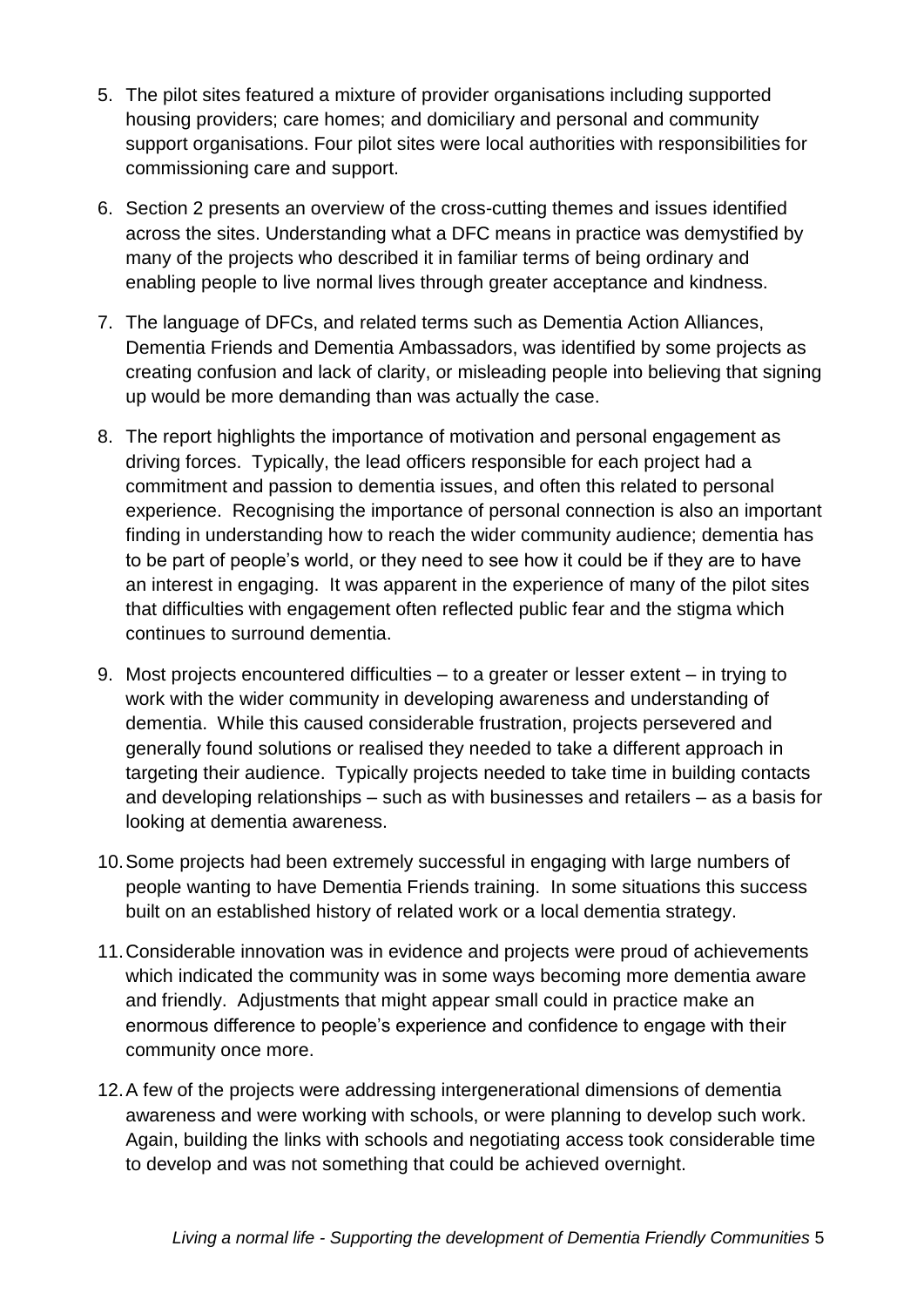- 13.In working with a range of local partners many projects were deliberately engaging with the NHS in general and with GPs in particular. Some had found that a clash of perspectives and understanding could be an impediment and were working to counter an often prevalent view that dementia was a hopeless diagnosis, to developing an understanding of positive ways to support people with dementia, and their carers, in the community. The low rates of diagnosis of dementia were often a reflection of a medical view that there was no point in early detection if there was "nothing to offer" in terms of a cure. Being able to point to increased diagnosis rates was seen as a positive outcome by a number of projects.
- 14.Training and education were not only about outreach and working with the wider community, but also within organisations that were already involved in care and support. Even where people were providing such care, they often have a relatively low level of knowledge or expertise in dementia matters, and increasing take up of Dementia Friends and Dementia Champions development were significant achievements. The principle of "cascading" training and awareness was widely recognised as the way forward so that individuals who had been trained would take responsibility for passing on their knowledge and skills to other colleagues, who in turn would roll things forward. Not only did this provide a means of spreading knowledge and awareness, but it also helped embed and sustain cultural change in organisations. Evidence of change in the physical and social environments of residential services were cited as having resulted directly from dementia awareness training with service providers. As well as targeting frontline staff it was recognised that the commitment and understanding of managers is essential if organisations are to commit to and deliver change.
- 15.Assessing the total impact and outcomes of the programme is complex and in many ways challenging to quantify. The monitoring and reporting that projects undertook was typically concerned with recording activity and process; being able to judge the impact of such endeavour was recognised as important but few projects had been able to address this in substantive terms. Being able to measure the change in how a community 'feels' is not straightforward, but most projects were gathering qualitative feedback and similar "soft" data pointing to shifts in experience. Some projects were able to highlight more direct changes, such as in working practices, or in a generally greater interest in dementia (such as in more providers responding to dementia-specific tender opportunities). Certainly some were interested in exploring the potential for demonstrating outcomes and impact such as in increased dementia diagnosis rates, or reduced dementia-related residential admissions, but this was work in progress.
- 16.The overview report of the 11 pilot projects is not an attempt to evaluate each project in detail. Rather, it draws together the key themes and experiences across the programme and highlights key lessons learned. The programme enabled considerable innovation and exploration of what makes and stimulates a dementia friendly community to develop and thrive. All the pilot sites had plans to continue to develop their work and recognised that changing hearts and minds and organisational cultures takes time to bring about but can have powerful and lasting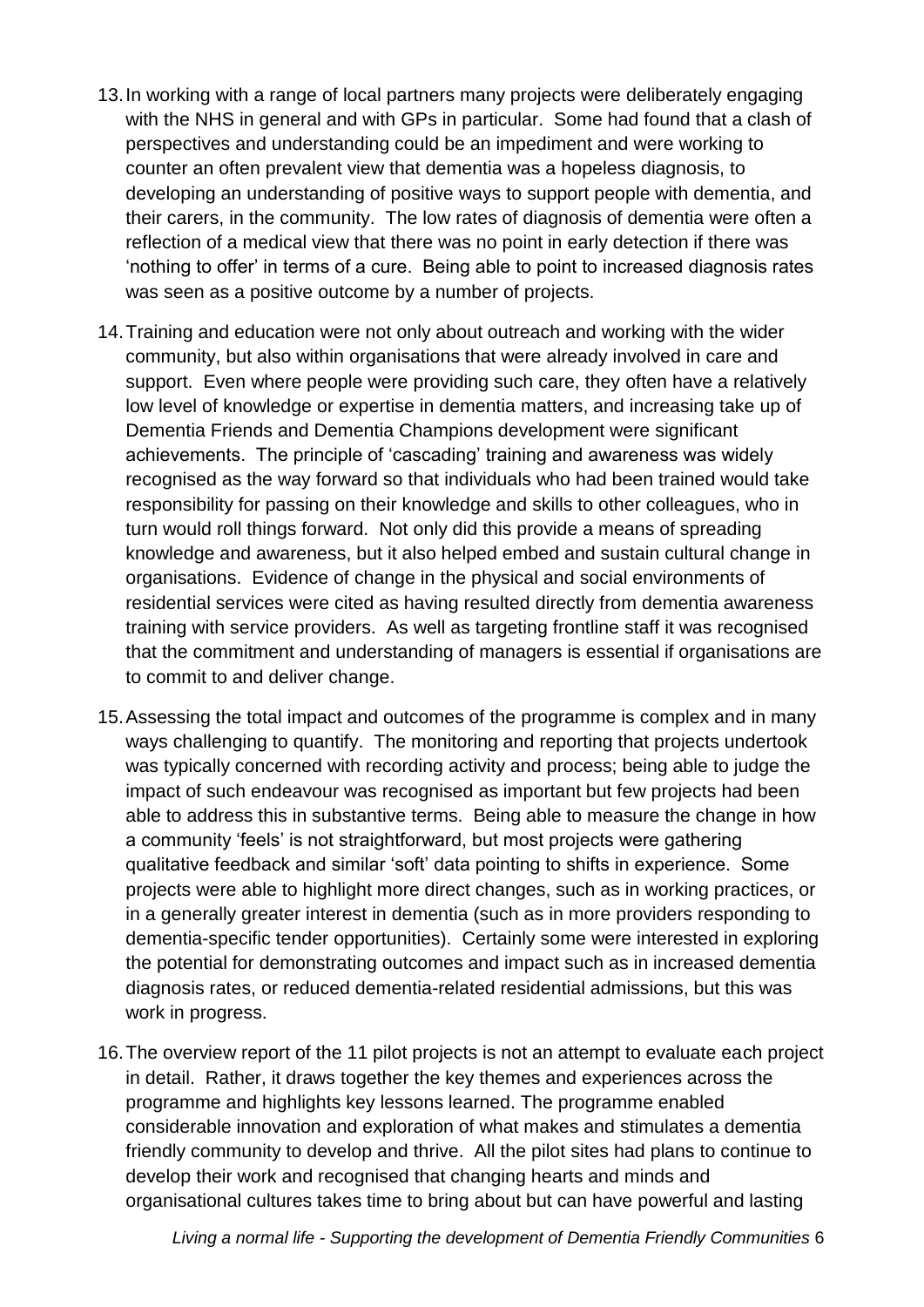impact. Equipping people with the skills and understanding to respond to the needs of people with dementia has great potential to bring about transformational change and to enable genuine social inclusion.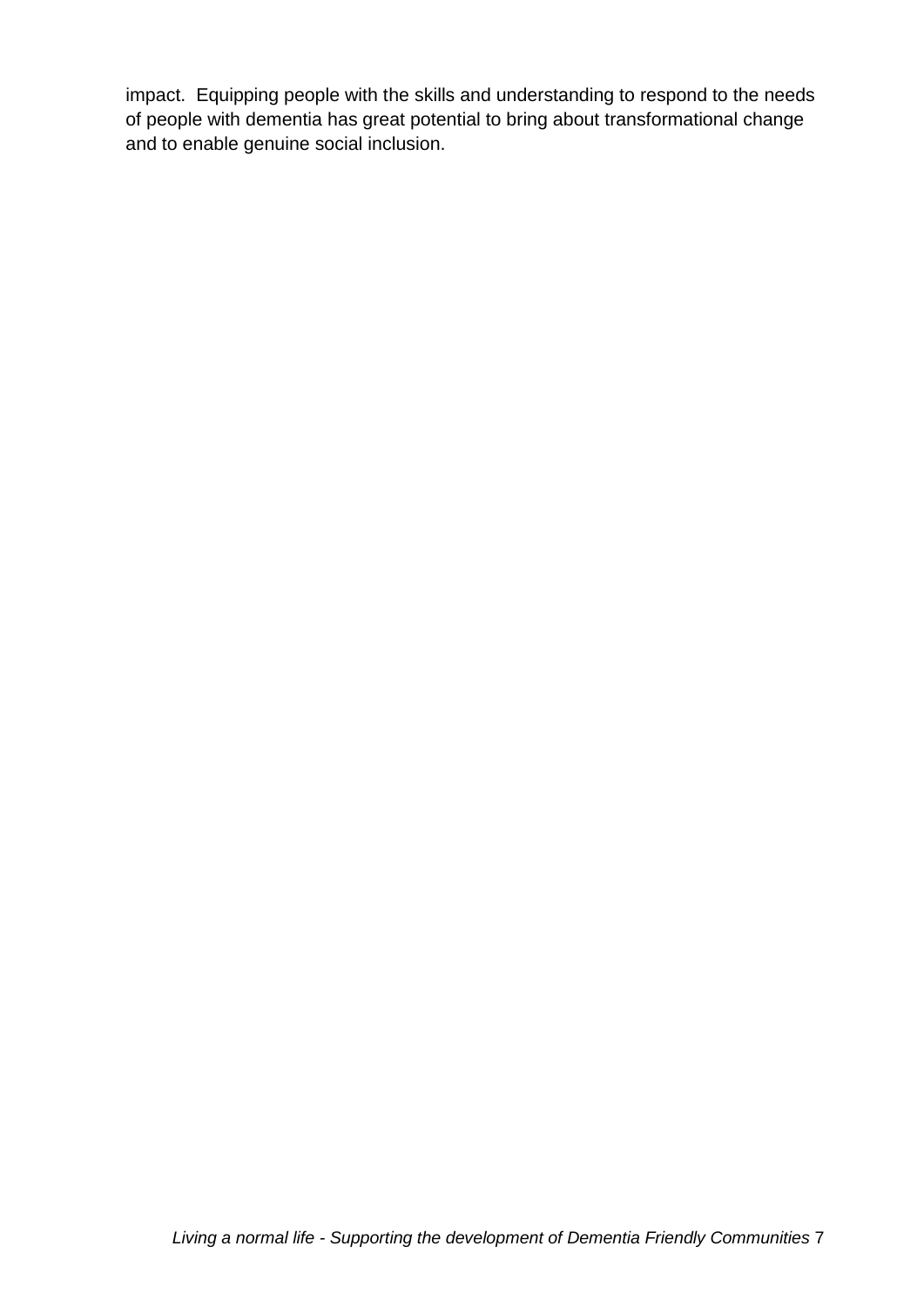# <span id="page-7-0"></span>**1. Introduction**

- 1.1 The concept and terminology of "Dementia Friendly Communities" is becoming increasingly widespread and familiar. The Alzheimer"s Society established the Dementia Friendly Communities programme in 2012 with the aim of improving inclusion and quality of life for people living with dementia, by creating Dementia Friendly Communities throughout the country.
- 1.2 What does this mean in practice? The Alzheimer"s Society describes itself as being "at the forefront of the creation of dementia friendly communities", and particularly by working with governments, and other bodies such as members of the Dementia Action Alliance, "we are supporting communities who want to become dementia friendly."<sup>1</sup>
- 1.3 The Prime Minister"s Challenge on Dementia was also launched in 2012 with the central objective of delivering major improvements in dementia care and research by 2015. The Prime Minister, David Cameron remarked:

*"One of the greatest challenges of our time is what I"d call the quiet crisis, one that steals lives and tears at the hearts of families.*

*We"ve got to treat this like the national crisis it is. We need an all-out fight back against this disease; one that cuts across society."* 

- 1.4 The PM"s Challenge focused on three key areas:
	- Driving improvements in health and care.
	- Creating dementia friendly communities.
	- $\bullet$  Better research.<sup>2</sup>
- 1.5 While the overall vision is in time to find a cure through research, in the meantime the Challenge recognised that there needs also to be a focus "to improve the lives of people with dementia and their families and carers."

 $\overline{a}$ 1 Alzheimer"s Society (2013), *Building dementia-friendly communities: A priority for everyone,* London: Alzheimer"s Society, P.1.

<sup>2</sup> Department of Health (2012), *Prime Minister"s Challenge on Dementia. Delivering major improvements in dementia care and research by 2015.* P. 5*.*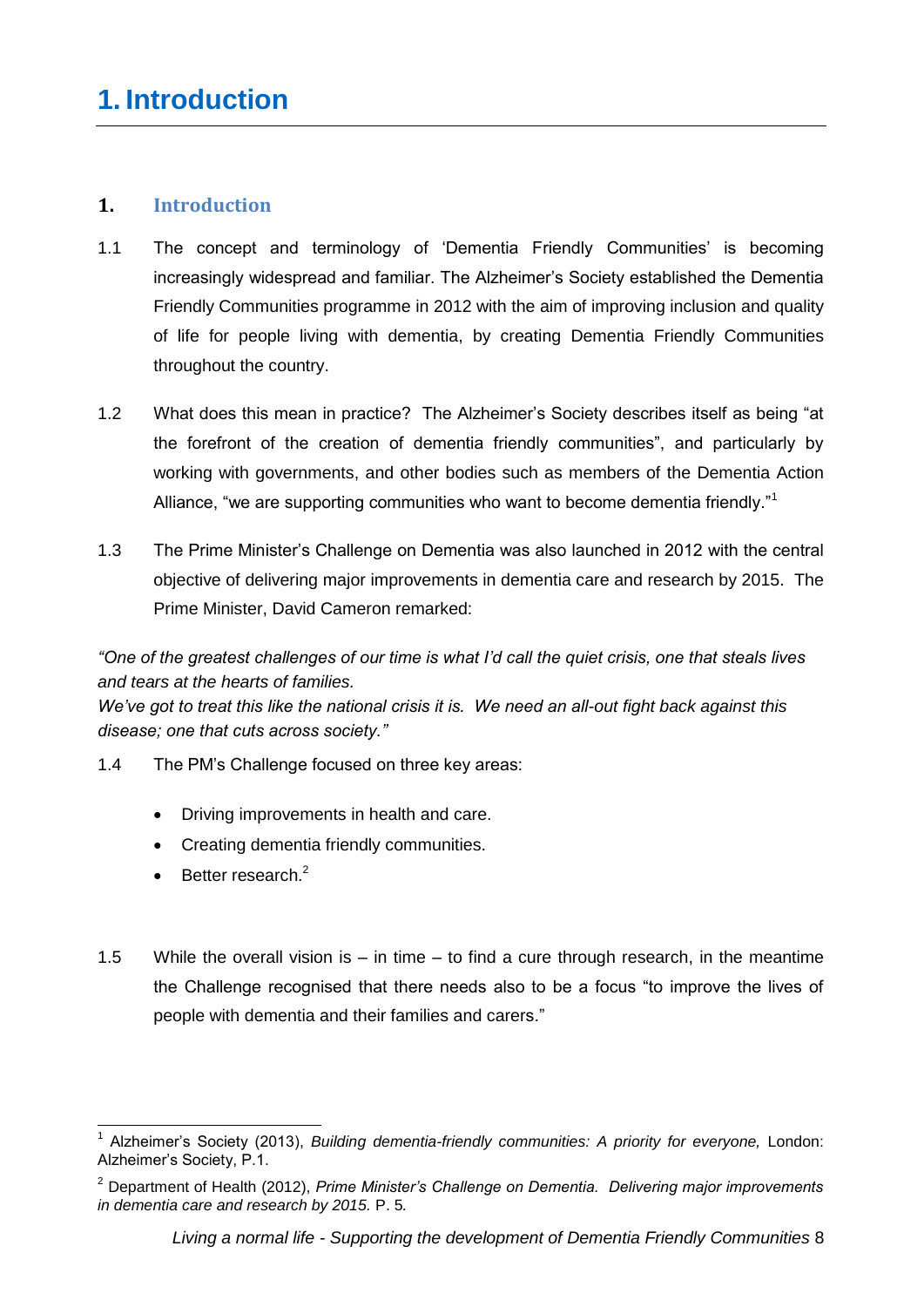#### **Defining 'dementia-friendly communities'**

1.6 While the phrase "dementia friendly communities" has gained currency, it is important to clarify its meaning and intention. The Alzheimer"s Society offers the following:

*"A dementia-friendly community is one in which people with dementia are empowered to have high aspirations and feel confident, knowing they can contribute and participate in activities that are meaningful to them."*

1.7 In order to achieve this, the Alzheimer"s Society urges a focus on 10 key areas as set out in Box 1, and summarised in the graphic below.

<span id="page-8-0"></span>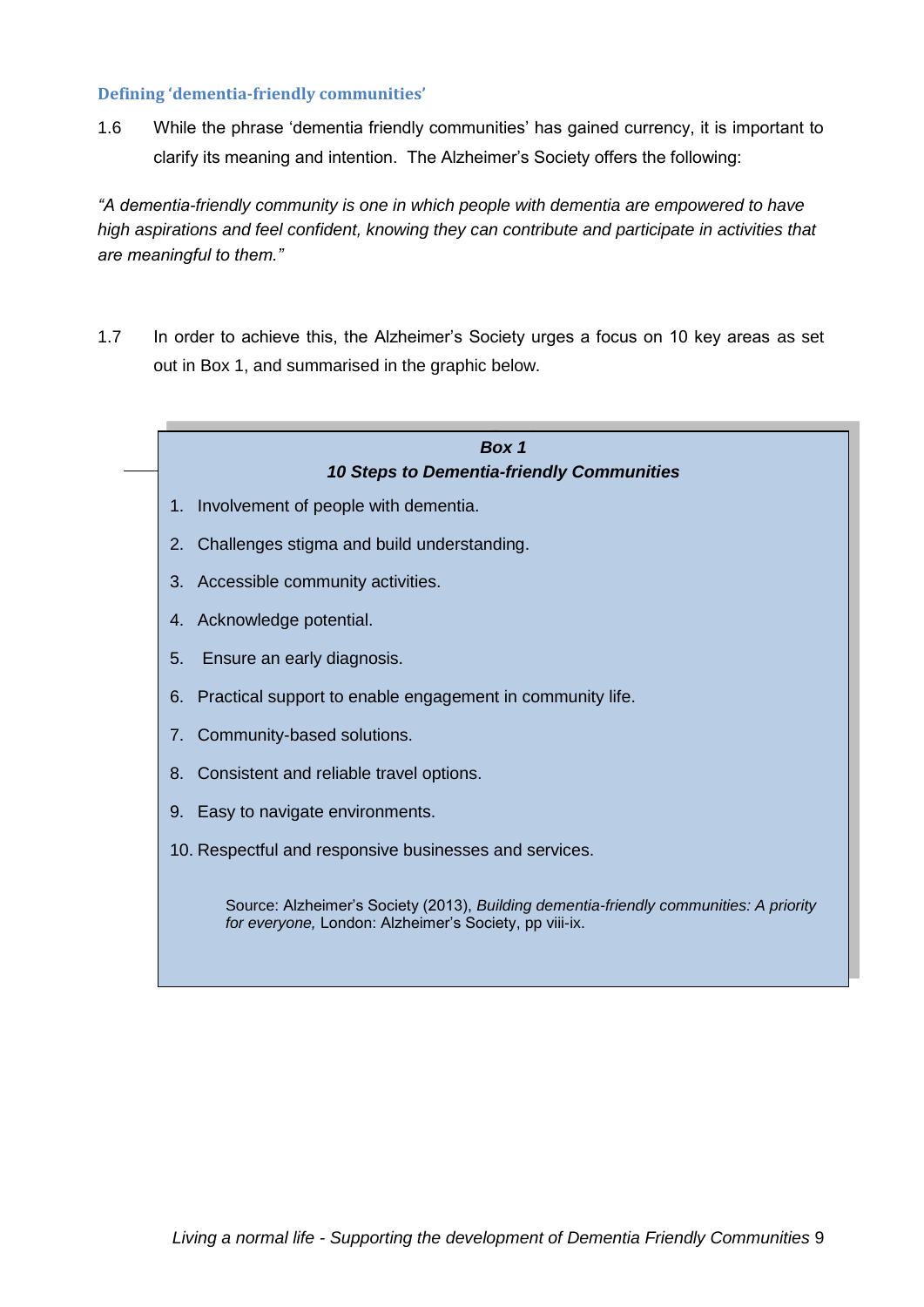



Source: Alzheimer"s Society (2013), *Building dementia-friendly communities: A priority for everyone,* London: Alzheimer"s Society, p.x

1.8 The different stages are not sequential, and while ideally a Dementia Friendly Community (DFC) would address all elements, in practice many initiatives begin by focusing on one or two aspects.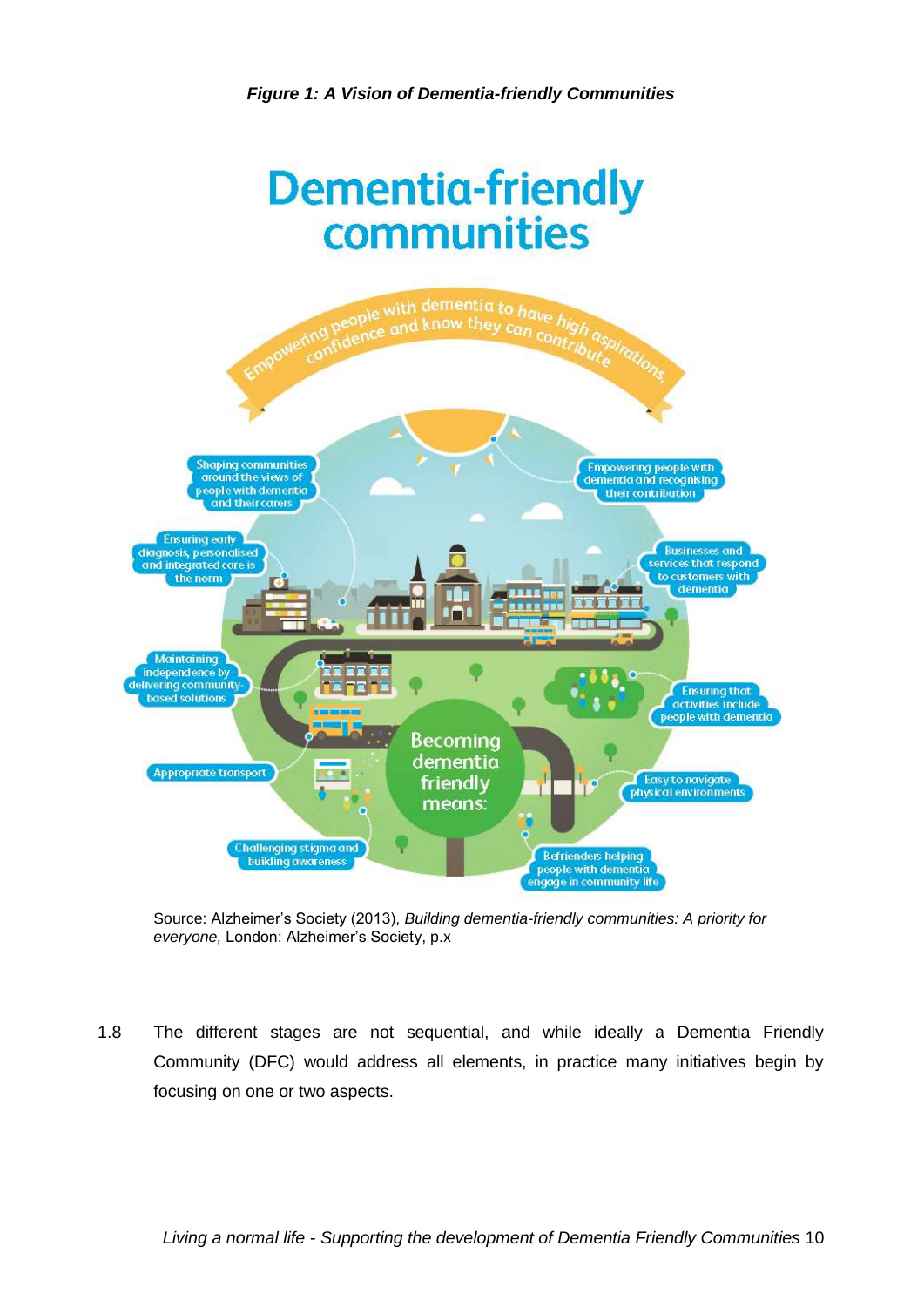#### **Skills for Care and Dementia Friendly Communities**

- 1.9 Skills for Care in conjunction with the Department of Health and the Alzheimer"s Society – developed a small programme of work during 2013/14 supporting 12 pilot sites (in 11 organisations) to address two major objectives:
	- $\triangleright$  To support the development of wider community understanding and awareness of dementia, and support the community to engage with people with dementia and their carers.
	- $\triangleright$  To support people with dementia and their carers to enjoy living in their communities and to access their community networks and services.
- 1.10 All the projects were supported by Skills for Care area officers, and were required to submit brief progress reports at 6 and 12 month intervals. In addition, this independent evaluation was commissioned to draw out the over-arching messages and learning from the programme. The consultant had access to the reports from the projects, and undertook in-depth telephone interviews with the 12 project leads. All interviews were digitally recorded and fully transcribed, providing a rich source of qualitative material and reflections on experience.

#### **Introduction to the pilot sites**

1.11 Before turning to explore the experience and outcomes of developing dementia-friendly communities, the report introduces the pilot sites. The sites were a mixture of providers of care and support services (including housing, residential care, domiciliary support, and advocacy), and councils with responsibility for commissioning adult social care and support. Table 1 summarises some organisational information.

| <b>Organisation</b>      | Type                                                                                                                                            | <b>Objectives</b>                                                                                                   |
|--------------------------|-------------------------------------------------------------------------------------------------------------------------------------------------|---------------------------------------------------------------------------------------------------------------------|
| Anchor                   | Anchor is England's<br>largest not for profit<br>housing association,<br>providing housing, care<br>and support for people<br>aged 55 and over. | Focus on developing a<br>dementia-friendly<br>community around two<br>facilities (Northbourne and<br>Tolson Grange) |
| <b>Sanctuary Housing</b> | Sanctuary is a leading                                                                                                                          | Focus on East                                                                                                       |

*Table 1: Organisations and sites developing Dementia-Friendly Communities*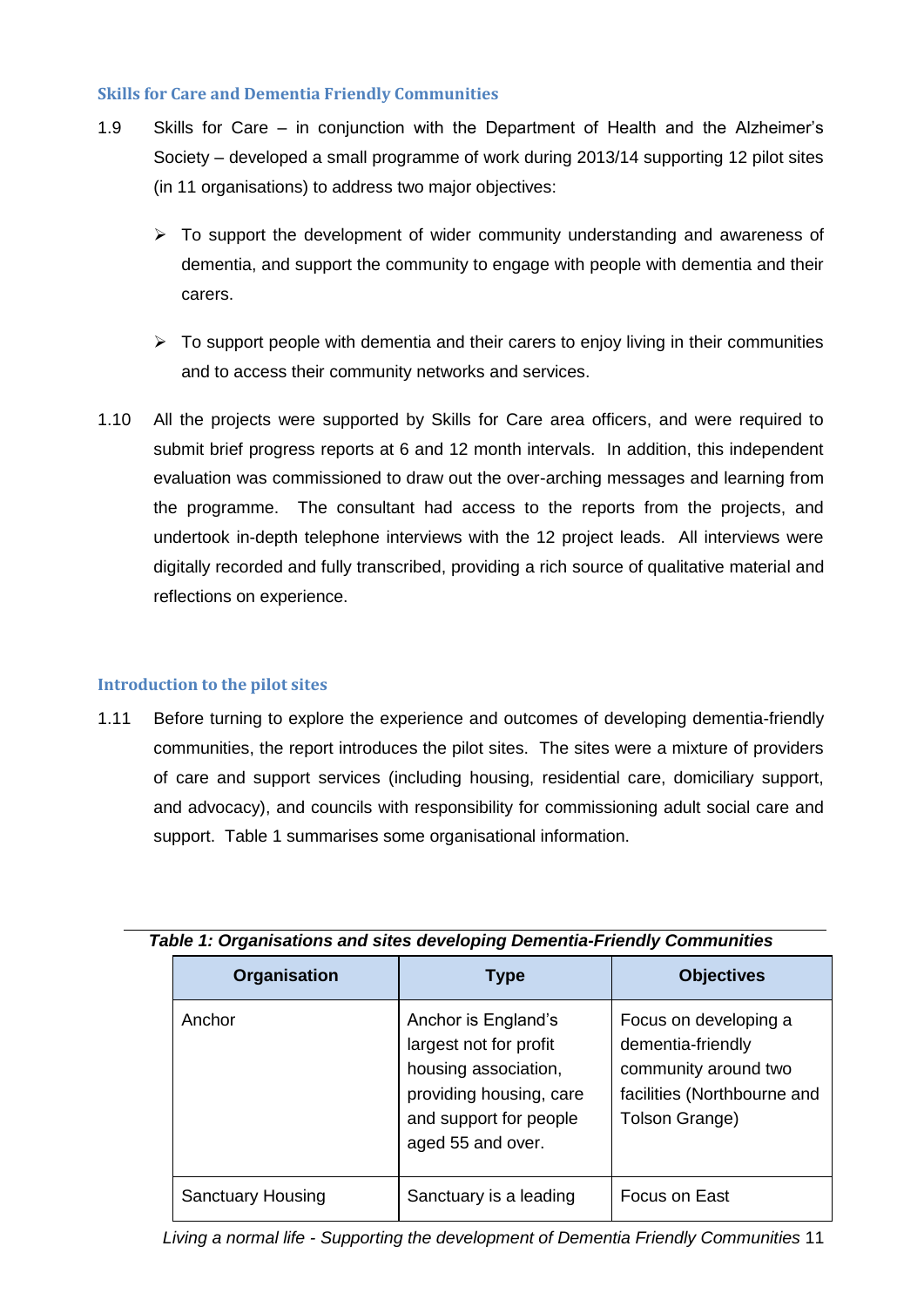| Organisation                 | <b>Type</b>                                                                                           | <b>Objectives</b>                                                                                                                                                |
|------------------------------|-------------------------------------------------------------------------------------------------------|------------------------------------------------------------------------------------------------------------------------------------------------------------------|
|                              | provider of care, housing<br>and community services.                                                  | Cambridgeshire district, a<br>rural and sparsely<br>populated area. Concern<br>to develop community<br>resilience to support<br>people with dementia at<br>home. |
| Wren Hall nursing home       | Wren Hall has been a<br>nursing home since 1989,<br>and a specialist dementia<br>home for five years. | Developing excellence in<br>caring for people living<br>with dementia, and<br>working with the local<br>community to develop<br>understanding of<br>dementia.    |
| <b>Cherish Care</b>          | A rural home care<br>company in West Sussex,<br>supporting people to live<br>independently.           | Aim to identify local<br>businesses and services<br>and work with them to<br>develop understanding of<br>dementia.                                               |
| City of London               | <b>Adult Social Care</b><br>Service.                                                                  | City of London dementia<br>strategy developed;<br>working with partners<br>across the borough to<br>make the City dementia<br>friendly and accessible.           |
| <b>Cloverleaf Advocacy</b>   | Advocacy and<br>involvement services<br>across the North of<br>England.                               | Developing dementia<br>friends awareness groups<br>and working with local<br>partners in developing<br>dementia friendly<br>communities.                         |
| <b>Coventry City Council</b> | <b>Adult Social Care</b><br><b>Services</b>                                                           | Recognising dementia as<br>everybody's business, and<br>working with social care<br>providers in realising<br>dementia friendly                                  |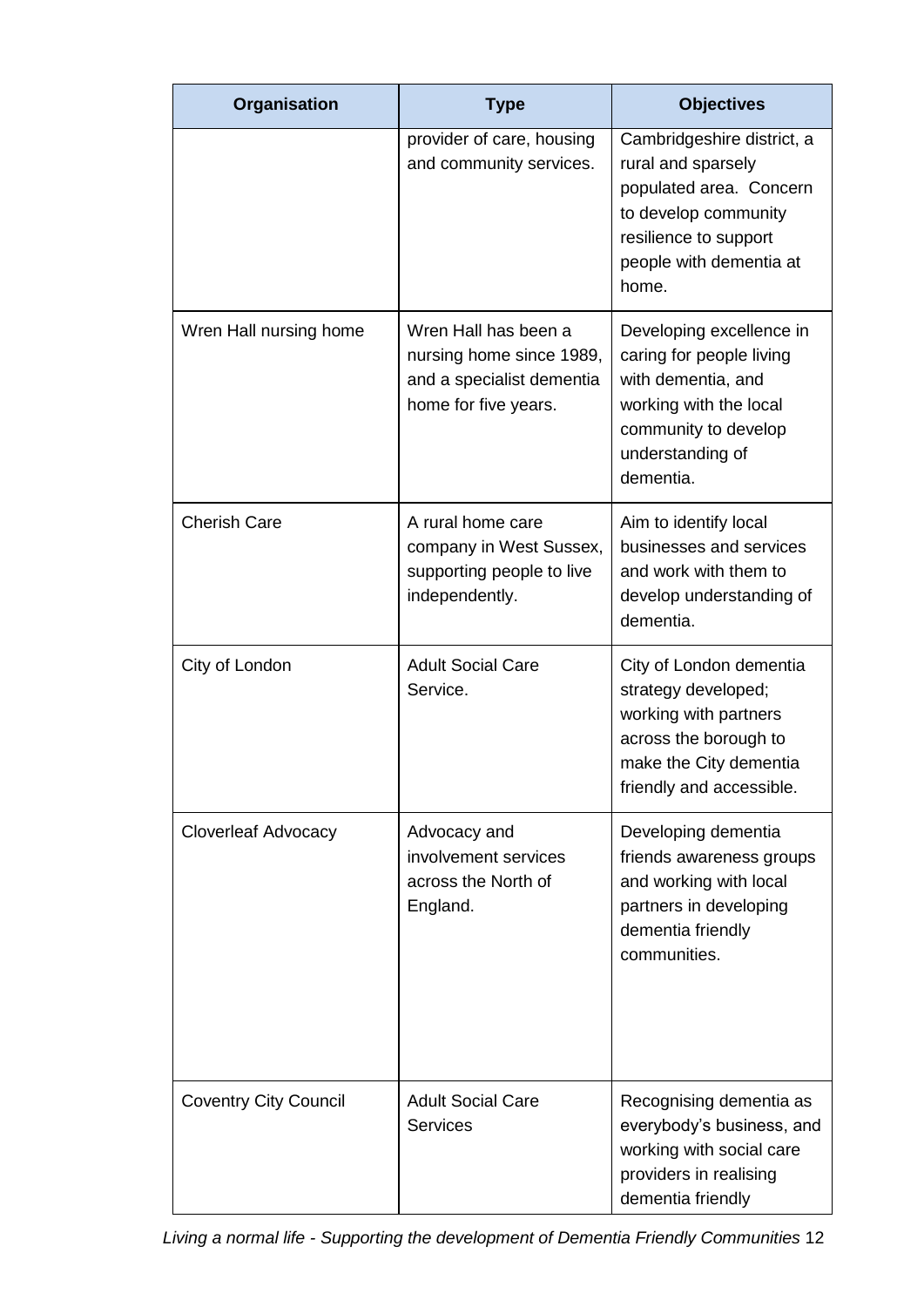| Organisation                             | <b>Type</b>                                                                                       | <b>Objectives</b>                                                                                                                                                                         |
|------------------------------------------|---------------------------------------------------------------------------------------------------|-------------------------------------------------------------------------------------------------------------------------------------------------------------------------------------------|
|                                          |                                                                                                   | communities.                                                                                                                                                                              |
| <b>Making Space</b>                      | UK wide charity providing<br>care, support and<br>enablement to people in<br>the community.       | Working with local<br>partners to promote<br>dementia friendly<br>community awareness,<br>and to develop local<br>Dementia Action Alliance.                                               |
| Home Instead Senior Care                 | Companionship-based<br>care provided for people<br>in their own homes.                            | Focusing on two local<br>communities and running<br>dementia friends<br>information session to<br>increase awareness, as<br>well as addressing<br>awareness with own staff.               |
| <b>Surrey County Council</b>             | Older People's mental<br>health services.                                                         | Developing a dementia<br>friendly community<br>strategy in east and mid-<br>surrey.                                                                                                       |
| <b>Gloucestershire County</b><br>Council | County Council and<br><b>Forest of Dean District</b><br>Council, working with<br>Crossroads Care. | Working across the<br>community with faith<br>groups, schools, lunch<br>clubs, businesses etc to<br>develop dementia friendly<br>community, and<br>supporting the Council's<br>workforce. |

1.12 Section 2 turns to explore the experience and achievements of the projects and to draw out the wider lessons from the programme.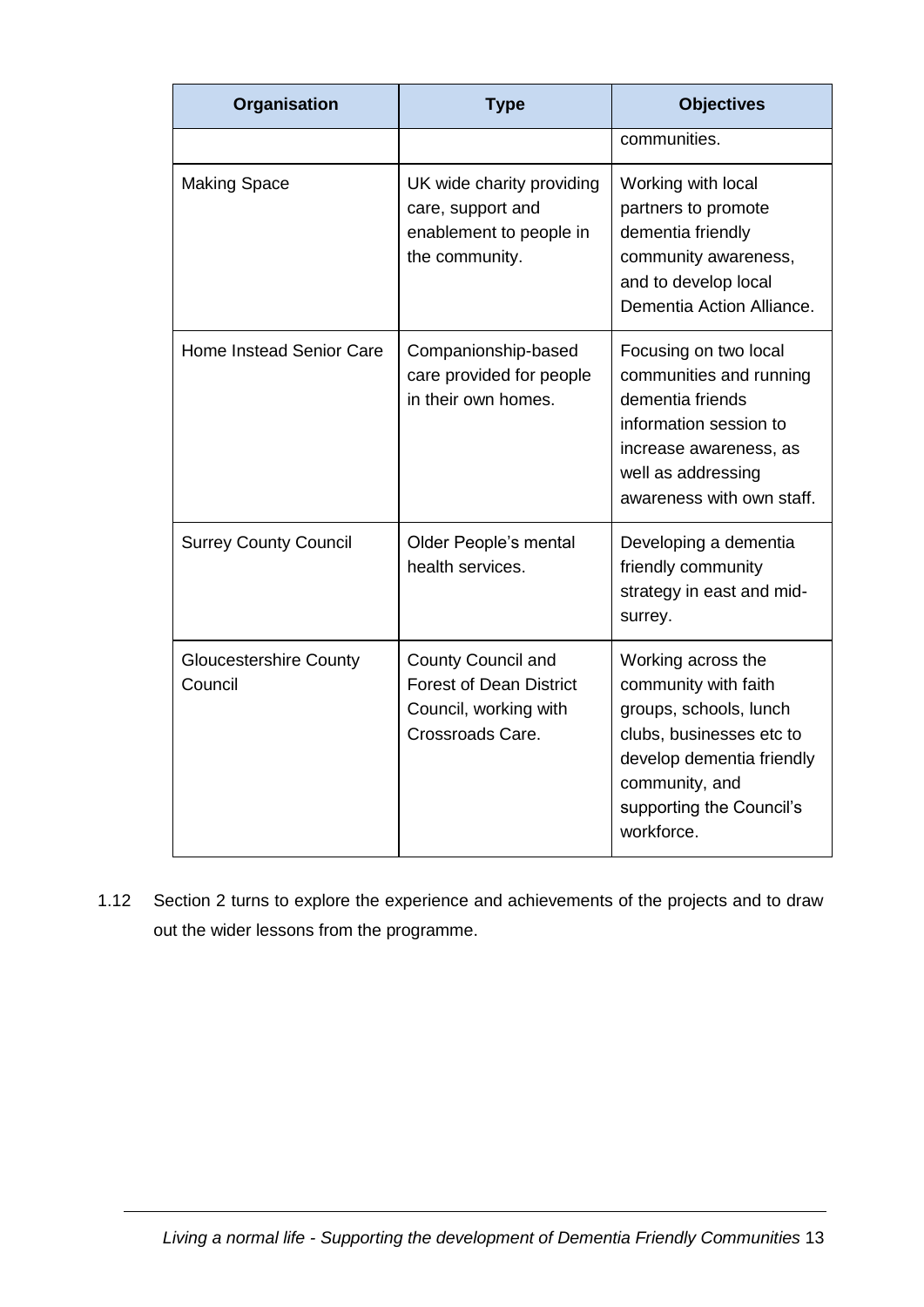### **2. Experience and outcomes: Key themes**

- 2.1 As Table 1 indicated, the organisations hosting the pilot projects included a range of bodies including local providers, large national providers, and local council commissioners of care and support. The organisations therefore brought different skills and experience to the initiative, but it was also striking that there were significant similarities between them. A thematic approach has been adopted in the analysis which draws out shared themes and issues, as well as those which were less widespread.
- 2.2 As noted in Section 1, the narrative around dementia has become more developed and familiar in recent years, not least following the PM"s Challenge on Dementia. Phrases such as 'Dementia Friendly Communities'; 'Dementia Champions', and 'Dementia Action Alliances', have all gained currency. However, people often use terms to refer to different things, and it is worth exploring the ways in which the pilot projects interpreted and understood some of these key words.

#### **What is a dementia-friendly community?**

2.3 Some of the project leads who were interviewed had a very clear view of what a DFC is all about, and expressed it succinctly. A few examples make the point:

*"It"s really about being a good citizen (...) it"s about being aware of your neighbour, having some understanding of the person standing next to you (...) that"s our aim." "It"s just about person-centred practice and just being ordinary, you know. And the big problems people face, are just ordinary little day to day things. And it"s about listening, being perceptive, being there to reassure people whatever situation they"re in."* And

*"To encourage people with dementia and their carers to just live a normal life in their community."*

*"It"s just about being kinder to people within our communities. (...) if people take the time to learn a bit more about dementia they can be kinder to people who they interact with on a daily basis."*

*"Dementia Friendly Communities to me is getting to the heart of people, whether they own a business, whether it be your local hairdressers or your local café, and getting them to be aware of what dementia is, how they can help practically on a day to day basis."* 

2.4 These helpful and clear expressions of understanding did not, however, tell the entire story. Some interviewees highlighted areas of confusion or lack of clarity with terminology and "ownership. For example: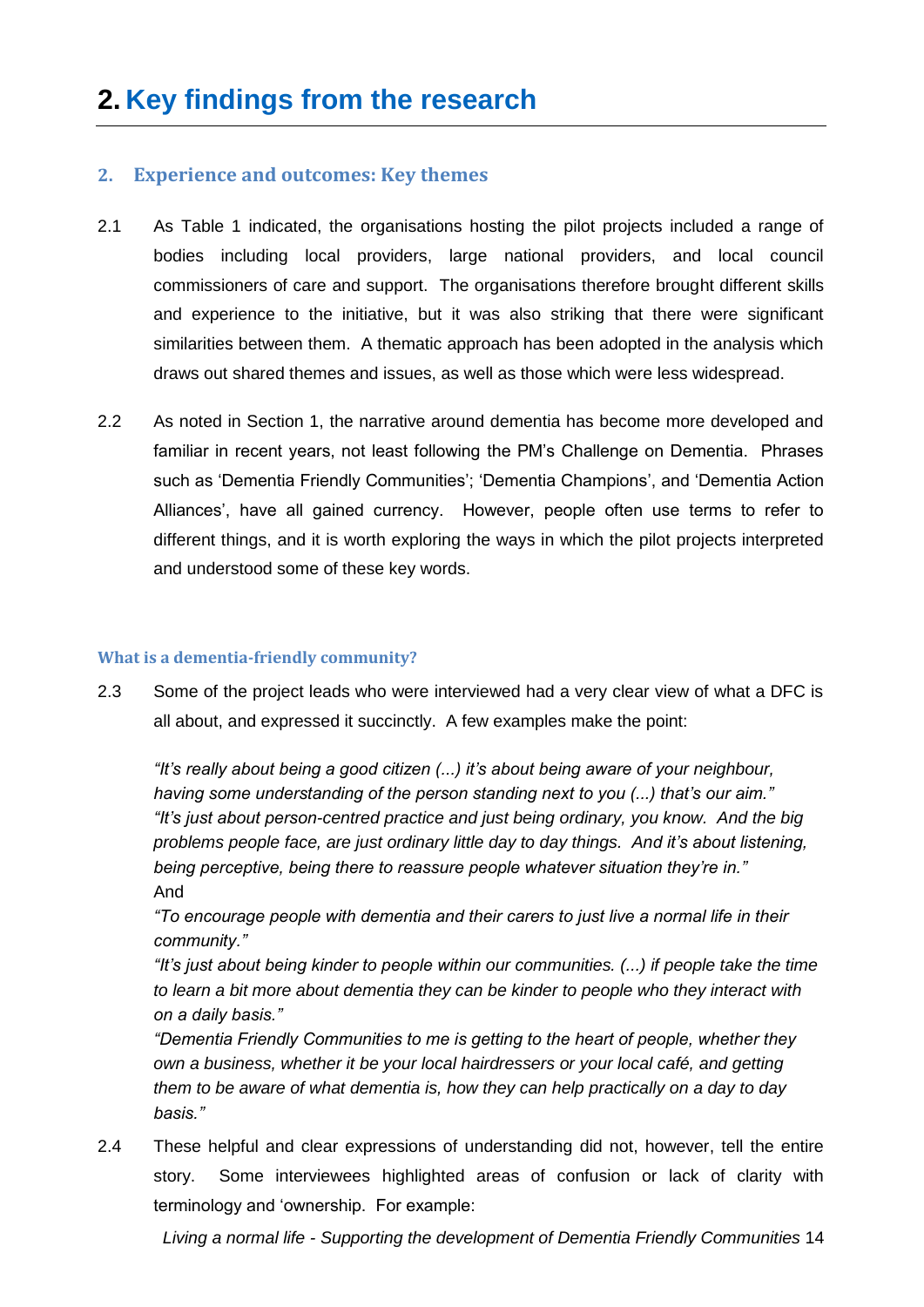*"I think a lot of organisations are reluctant to kind of get involved because they think it"s more work than it is. I think the whole Dementia Friendly Communities programme as a wider thing is quite confusing for people."*

*"We have Dementia Action Alliances, we have Dementia Friendly Communities, Dementia Friends. It becomes quite confusing, the different ways that people can get involved. We have our local Dementia Action Alliance and people don"t really understand where Dementia Friends fit in. And when we go to approach businesses and organisations, they kind of look at us like "what on earth are you talking about?" It doesn"t make any sense."* 

2.5 The "common sense" understandings of the meaning of DFC in many ways get to the heart of what such a community might look and feel like. The Alzheimer"s Society also describes such communities as those "that are more inclusive of older people and those with dementia, and support them to live independently and well."  $3$  Nonetheless, the Alzheimer"s Society goes beyond this interpretation to something more formalised and requiring a 'recognition process' or validation:

*"that enables organisations and communities to be part of an officially recognised group working towards becoming dementia friendly. It is also essential that they are all working towards common evidence-based standards that will truly change the things that matter to people affected by dementia."*

2.6 The experience of the Skills for Care DFC pilot projects overall would seem to suggest that DFCs can – and do – develop both with and without such formalisation.

### **Motivation and Engagement**

-

2.7 Time and again, discussions with project leaders revealed that the key to success and momentum could often be attributed to personal passion and commitment. People were generous in sharing their personal experiences and insights into what drove them to improve support for people with dementia, and often this was based on direct personal experience of dementia. The following comments are typical of many that were made; they are not attributed to any projects because of their personal nature.

*"My father had dementia so we nursed him through, at home until he passed away." "X has been working in social care for many, many years (...) she was a carer herself (...) so she"s very personally impacted by it and very passionate about the area." "Well the reason I went into social care in the first place actually was my Nana had Alzheimer"s (...) I became a social worker; I"ve always worked with older people with dementia, so it"s just been an interest of mine since then really."*

<sup>&</sup>lt;sup>3</sup> Alzheimer's Society (2013), *Response to the consultation on the recognition process for dementia friendly communities.* P.2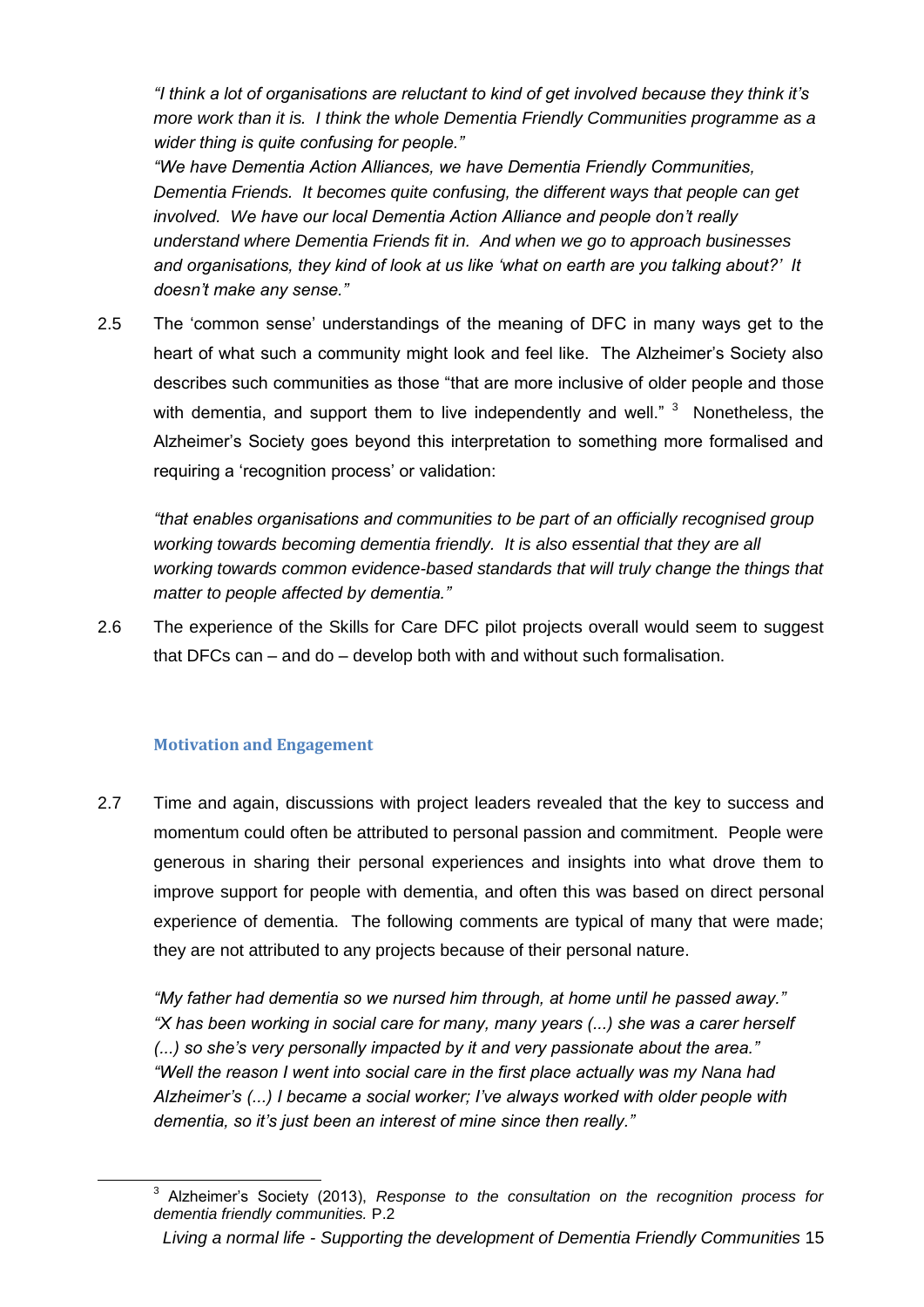*"Most of the people that come to our Dementia Action Alliance or come to a Dementia Friends session have some kind of personal interest or involvement with dementia." "I look back at what"s made us succeed, and I"ve had a lot of vision and passion and enthusiasm for it."*

2.8 As some interviewees acknowledged (and as we will explore more fully below), tapping into passion could also be central to successfully involving the wider community in dementia awareness, for example:

*"I think one of the barriers has probably always been kind of helping people to really understand why it"s important for them to consider dementia. You"ve got to find people who are passionate about dementia in their local kind of area and their company and their field of work."*

- 2.9 As the brief pen portraits in Table 1 indicate, the broad objectives across the individual projects were often similar. The practical interpretation of these on the ground was, however, diverse and reflected a number of different variables. Engagement with the wider community, and attempting to nurture DFCs, was a common objective, but in practice there was a continuum of experience ranging from deep frustration to great satisfaction.
- 2.10 Despite the increased profile that dementia matters have gained in recent times, many projects acknowledged that the most common response of the general public is still one of fear and a reluctance to have anything to do with the issues unless and until they have been touched by personal experience. As these interviewees commented:

*"They"re scared that they may have dementia or may be facing dementia in the future (...) I know it"s on the television a lot and you"ve got posters everywhere, but I think the general community are just not wanting to know until it actually happens."* And:

*"I think the biggest difficulty, and I can understand why, if the general public have not been personally touched by dementia, they don"t think it affects them. They don"t see the need to get involved."* 

*"Dementia is either something that people don"t generally know about, but also if they know a little bit about it sometimes they don"t want to know much more. And just to give you an example, we were in a shopping centre doing some awareness raising work and people would just walk past. They would see the word "dementia" or something and they"d very quickly grasp that this was something going on probably related to dementia, and then they wouldn"t want to know any more."*

2.11 For some people a general fear to acknowledge dementia is accompanied by some irrational and misinformed beliefs and assumptions about the condition, as this project leader had experienced:

*Living a normal life - Supporting the development of Dementia Friendly Communities* 16 *"That really gave reassurance to residents on the schemes who were perfectly well but who might have neighbours who had dementia or were developing dementia; it was*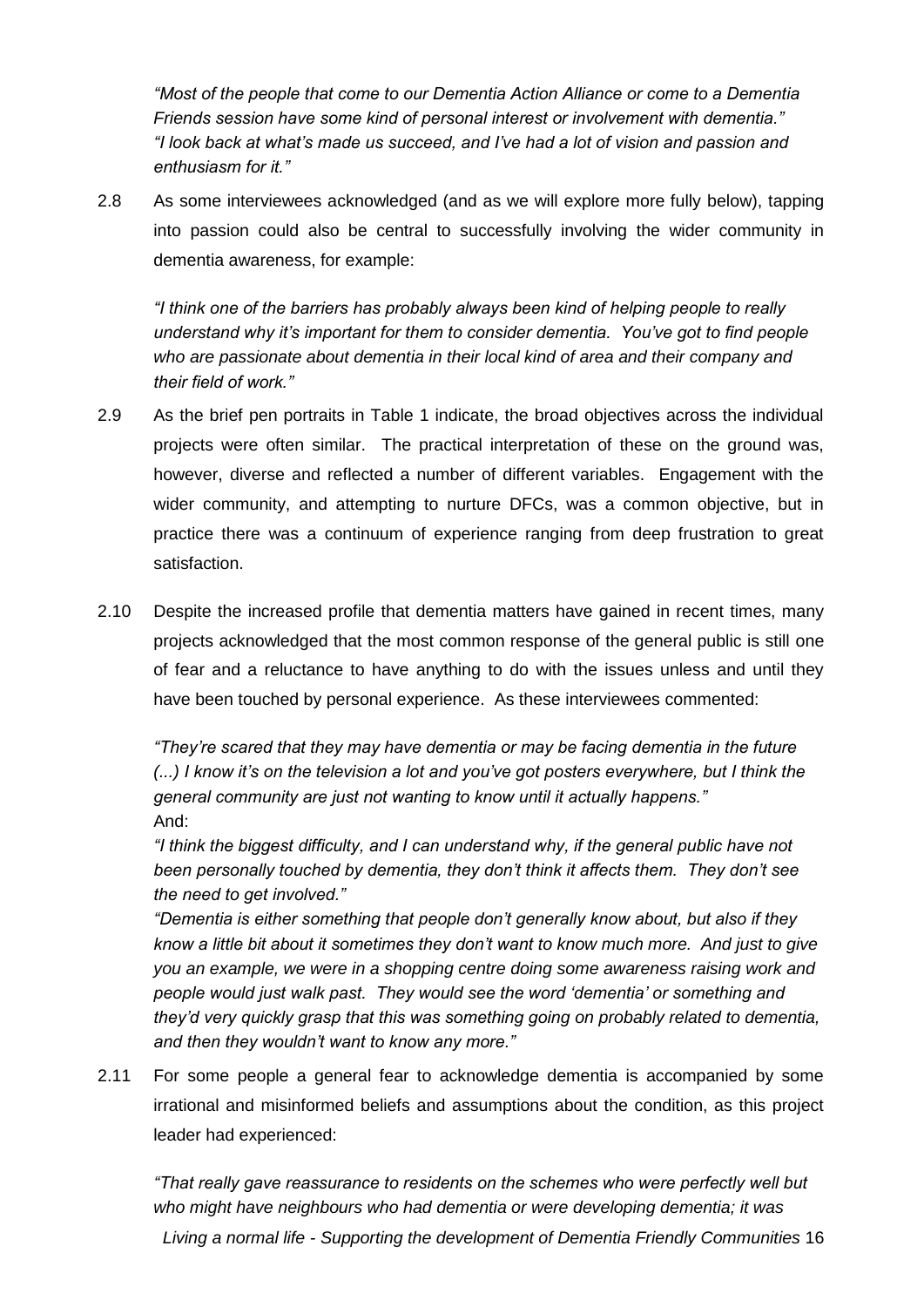*really good in disarming all those kind of irrational sort of fears that people would (...) start to shun them out of embarrassment or just plain ignorance. You know, people thought dementia was somehow contagious."*

### **Working with the wider community**

- 2.12 Involving and engaging the wider community ranged from general awareness raising and information giving, to more focused attempts to involve specific retail, business and service sectors. Again, the experience was a mixed one, but the projects adapted and refined their approaches as they developed.
- 2.13 One of the Anchor Trust projects described initial frustration in trying to engage the community in Dementia Friends training:

*"We invited lots of local businesses, people in the community, but nobody turned up for any of the sessions (...) the only people that actually came were our own residents."*  [Anchor, Northbourne]

2.14 Other strategies were attempted, but with limited success and primarily attracted people such as district nurses and social work students who already had an awareness and knowledge of dementia. Trying to take Anchor customers into the community to increase inclusion also brought frustrations, for example:

*"We are very discouraged by it, but we"ve not given up (...) but people were really intolerant (...) like tutting when we were travelling around places or trying to get on buses or people were agitated and wanted to walk around. It was quite uncomfortable."*

2.15 The project was persevering and determined to try different approaches, but had drawn some clear lessons from the experience:

*"The main one would be don"t assume everyone has an interest. And to prepare for that because we just assumed people would be interested and would want to come along and get advice."*

2.16 Making Space similarly described the challenges of trying to raise awareness when attempting to get 20 local businesses to become dementia-friendly:

*"Walking into a shop and speaking first of all with the correct person, that was difficult. I turned into a salesperson! And although I"m passionate about this, it did wear me down. You"re trying to convince somebody – a manager or whatever in a shop – who has got no idea about health and social care most of the time, unless they have been touched by dementia itself."* [Making Space]

2.17 Other projects had more positive experiences. Wren Hall nursing home had a long history of involving and welcoming the local community, and built on this approach in trying to raise awareness: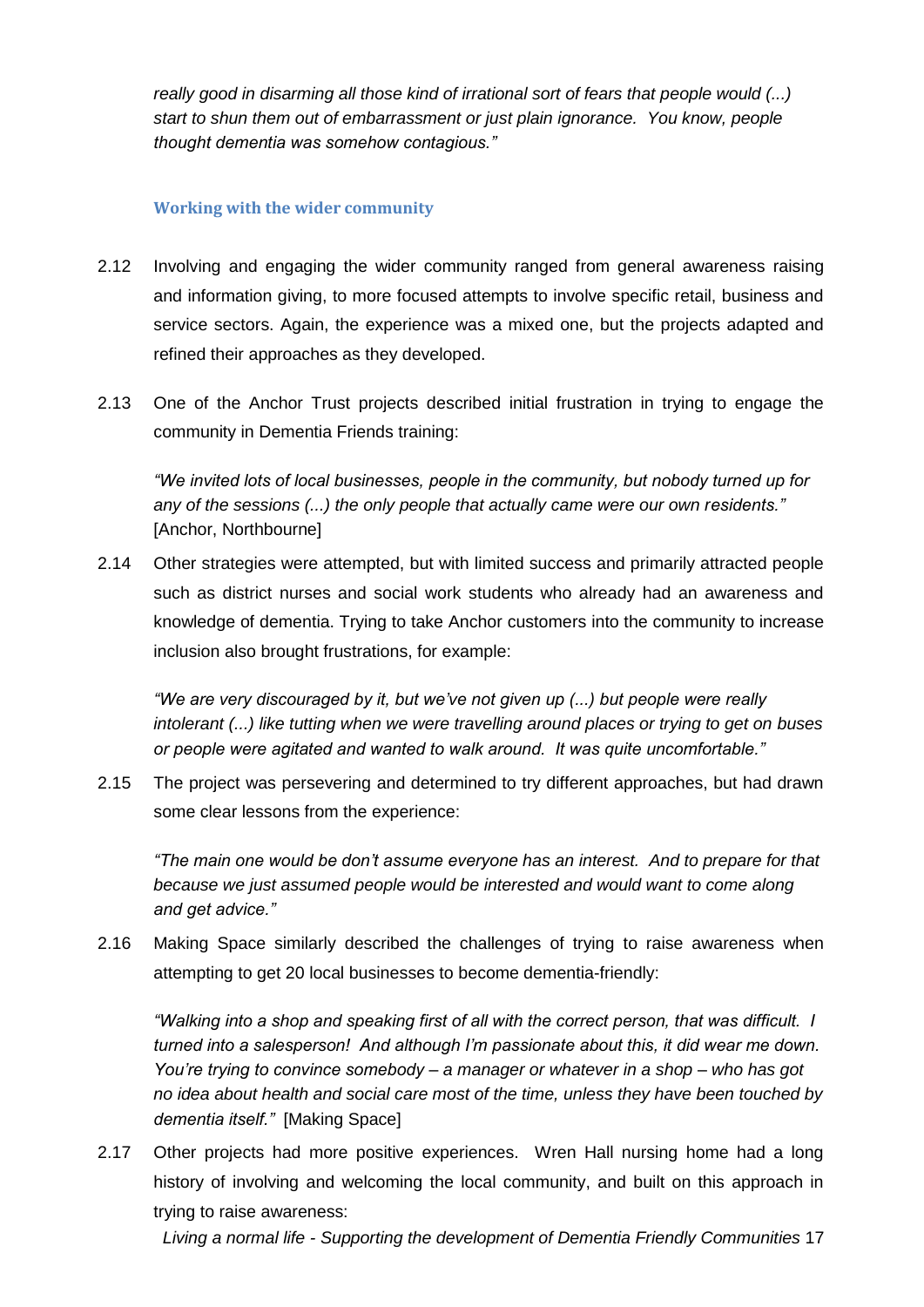*"For people to be able to access the community without being stared at you know, and all the stigma that goes around people [with dementia]. Because the general public don"t understand dementia, they"re fearful of it, and because they"re fearful they act in ways that they may not act if they had some understanding."* [Wren Hall]

2.18 Nonetheless, even with an established history of working with the community it was apparent that working with them to become more dementia-friendly was still challenging and took time to achieve. A "simplistic vision" at the outset which anticipated local community organisations and businesses enthusiastically engaging with Dementia Friends sessions, came up against a different reality. However, progress had been made and the strategy was continuing. As the project manager commented, it was also evident that some retailers and services were aware of customers with dementia, but were unsure how they should respond, and the Dementia Friends training was able to explore such issues:

*"There are people that shop assistants are very aware of, and they are supporting them. I mean one of the examples was "what do I do when somebody is constantly coming in and buying exactly the same every day, and we know they can"t possibly have eaten it all, and how do we get round that?" Once we did the Dementia Friends session there were lots of examples that people had recognised, but what they didn"t know is how to help them. For instance, an example was given about a man who regularly gets on the bus to go to the neighbouring village, but he"s wearing his pyjamas. So the conversation was around well, what can we do?"* [Wren Hall]

2.19 Other businesses were apparently unaware of the potential significance of dementia or its prevalence among their clients, as this comment highlights:

*"I went into a hairdresser in East Surrey when I was basically trying to raise awareness of the training programme that we were offering, and the guy just said to me, you know, I don"t see how this is relevant to us because we don"t tend to get, you know, the kind of clients with dementia. He might not know, he might not have recognised, but he just felt that he didn"t have that much contact with that clientele, so there was no real need for him to release his staff, his resource to go and do this training."* [Surrey County Council]

2.20 The gradual progress, and the need to take time to develop awareness, was also something other projects experienced. Cherish Care recognised that involving retailers and services is not something that can be done overnight, and:

*"It takes an awful lot of work (...) It"s about building relationships. It"s to open a door in order for people to have that conversation."*

However, once those conversations took place, there were examples of changed understanding and behaviour towards people with dementia. For example:

*"I"ve got a gentleman who goes with his carer to a local garden centre and they always go for a coffee and a cake when they"re out and about, but he would stand in the queue and get really agitated. But the staff now are trained, they know him, they know what he likes. The carer will sit down with him and one of the staff will bring over his coffee and*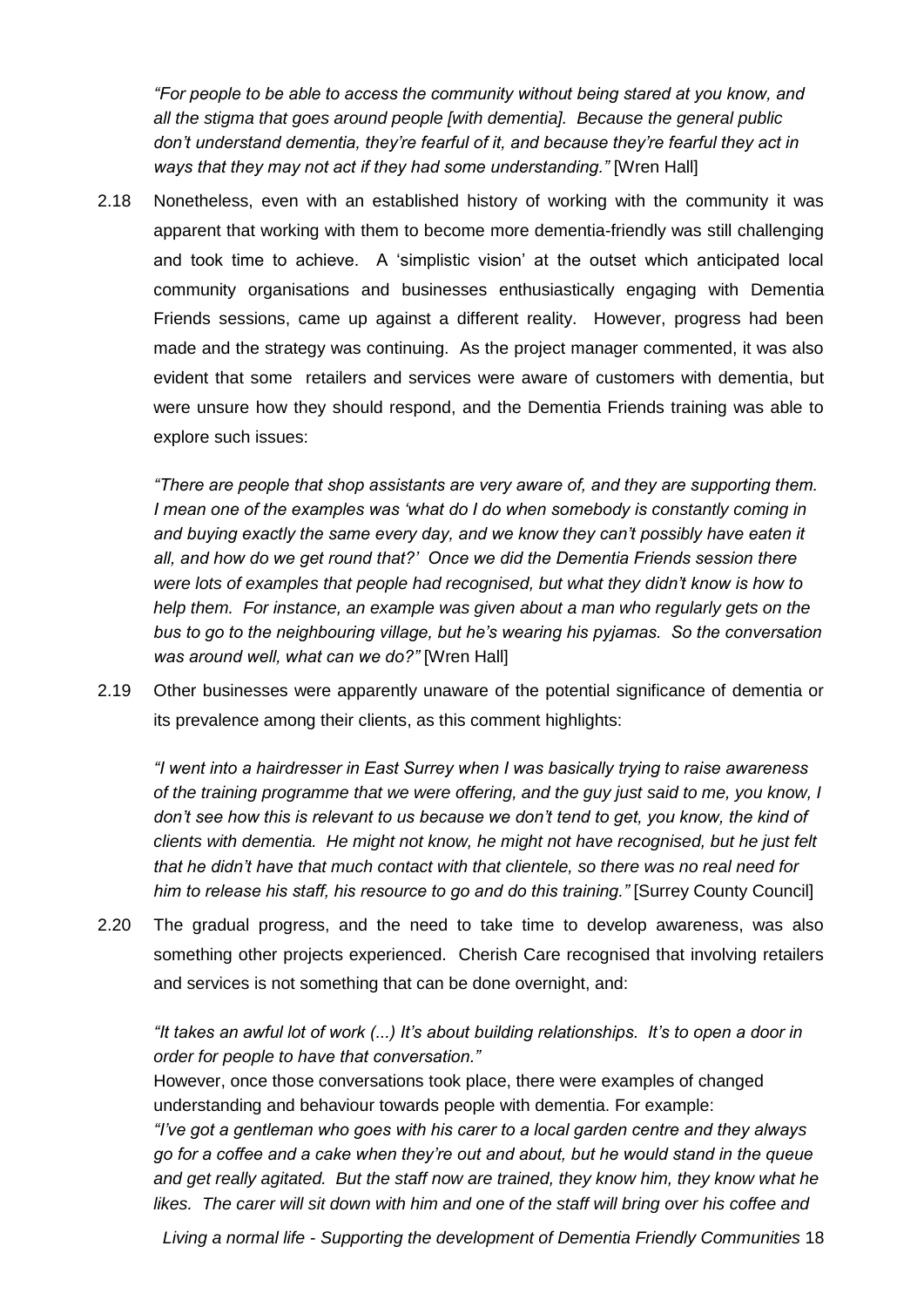*cake and ask him to pay for it still. So he still feels as though he"s involved, but they"re watching for him so he doesn"t have to stand in line and wait for it."* [Cherish Care]

2.21 Cherish Care had developed a leaflet to give out to local businesses with "12 tips on how to help somebody who comes into your business", which had been very successful in getting staff to be more familiar and comfortable with scenarios:

*"Even the local garage wanted to know how to cope if somebody came in who"d got a bit of memory loss."*

2.22 Some of the projects had been strikingly successful in engaging with parts of the wider community. Home Instead, for example, had delivered Dementia Friends sessions to nearly 1,000 local people and "the whole thing has taken off." In this situation things had also been slow to get started, but had then built steadily. Particular barriers were encountered – as in several of the projects – where people had no prior knowledge or experience of dementia and did not think it was relevant to them, and engaging this wider community continued to be a matter of frustration. The project had focused on two small local communities in Hertfordshire and working through a member of staff who had become a Dementia Champion. Six months into the project it had been decided to target specific groups within both communities rather than to offer open public information sessions, and this proved highly effective. Following one such Dementia Friends session, the Dementia Champion was invited by the Fire Service to run sessions for local crews, and similar invitations followed from the District Nursing service and from the Police Force in Hertfordshire Constabulary.

*"The Fire Service has been fantastic – there was a particular incident that one of their crew members spotted because of this session that we"d run out. The person they went to see had dementia and obviously needed a little bit more help than just the fire being put out."* [Home Instead]

2.23 Gloucestershire County Council/the Forest of Dean project reported "overwhelmingly positive" results and experiences from their project. This built on a foundation of work that pre-dated the National Dementia Strategy, and included the establishment of an integrated workforce development strategy for dementia across health and social care. The work on promoting DFCs started – like many others – with an open session inviting people to come along if they were interested, but this group the generated a smaller number of people that actively wanted to engage and be part of the initiative:

*"People that would be willing to not only learn more about dementia, but then take that back into their professional role or their community role and actually come up with an action plan of how they would support their community or their setting." "And some of the things that then came back – we had a supermarket manager who introduced a slow lane, if you like, in the checkouts. It was a "no hurry lane" it was*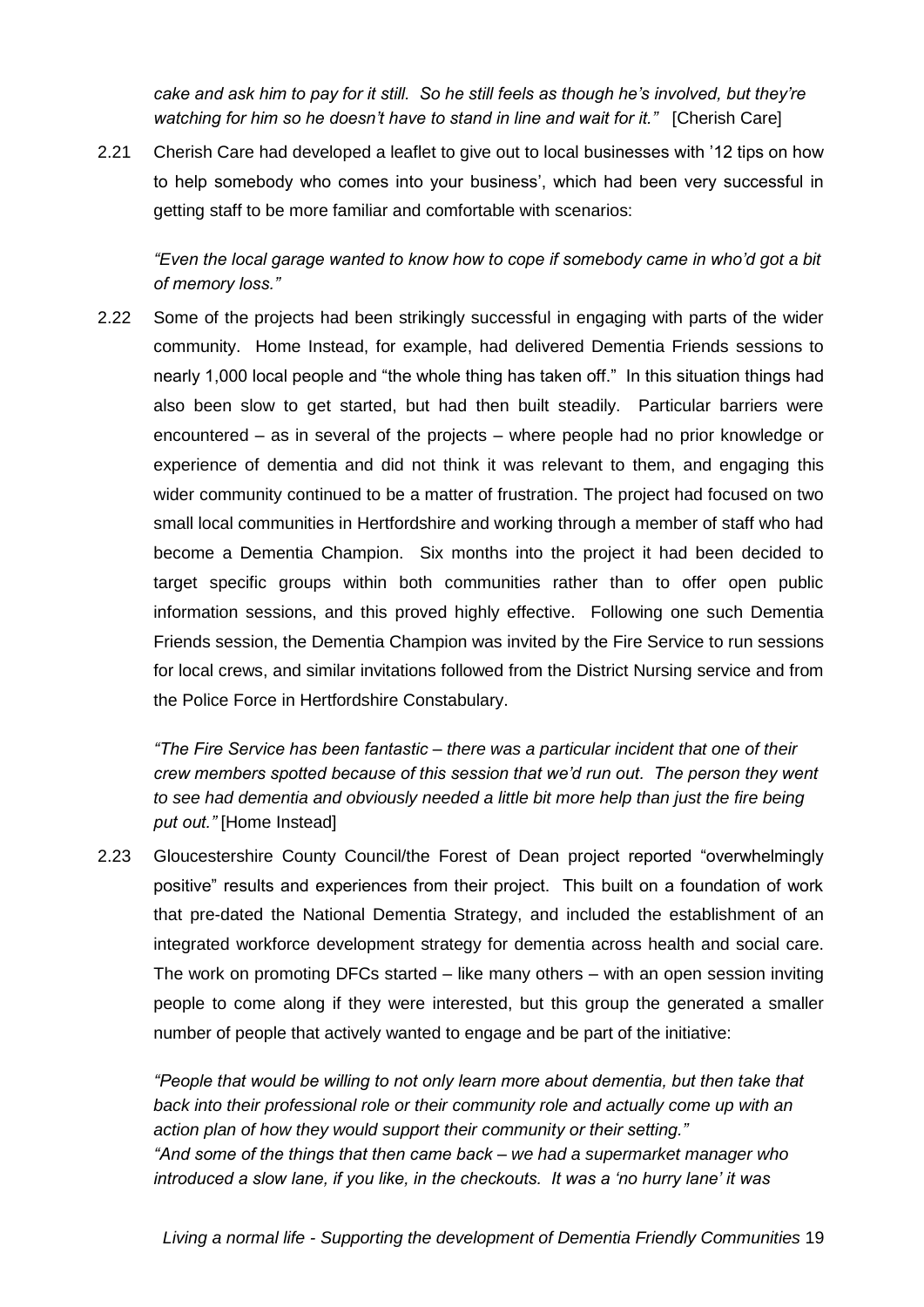*called, so you know for people that just may have difficulty with remembering their PIN number, or just maybe want a little bit more time."* [Gloucestershire]

2.24 The people who signed up to take things forward included retailers, people working in banking, the local Chamber of Commerce, the Police, and a variety of others. The initial "trickle" of interest quickly "gathered momentum."

### **Intergenerational aspects**

2.25 A number of the pilot projects had incorporated intergenerational dimensions (primarily through working with schools) or were planning to do so. As the project lead for the Anchor Northbourne project observed:

*"We thought if we could get into schools, and younger people who will talk about it with their parents and grandparents, it may well be a start."*

The other Anchor project (Tolson Grange) had already begun working with a local primary school:

*"We think the younger they are, the better understanding they"ll get." "We explained we"d like to invite the children to our home to join in with some activities, and vice versa – we"d go to the schools and do talks to them. And that"s probably been the best partnership that we have developed because for the whole year it"s been quite consistent."*

2.26 For some projects, timing issues had frustrated plans to engage with schools, and others had encountered difficulties in negotiating access. Such discussion can be time consuming, and with limited resources projects were not always able to achieve all they would wish. As this interviewee remarked:

*"We"ve tried to make some provision for schools, and again you know it"s the ongoing thing of having the capacity to keep chasing, to keep building those relationships with headmasters, or governors etc to make sure they take it up.* " [Surrey County Council]

2.27 Engaging with schools was not dropped as an aspiration, and Surrey was able to borrow the ideas that had been developed by Kent County Council in supporting the publication of the [Dementia Diaries](http://www.matthewsnyman.com/portfolio/the-dementia-diaries/)

*"So one of the legacy bits of work that we wanted to do was to make sure that at least primary schools and secondary schools had at least a copy of this within their library. So we purchased – we joint purchased quite a few of these books with Kent County Council, and then we distributed them to schools. We distributed some through our sort of community health team so they could then pass them onto families with young children. So while, you know, the frontal assault with schools wasn"t really that productive, that fruitful, again thinking about more long term we"ve positioned these resources in some of the schools."* [Surrey County Council]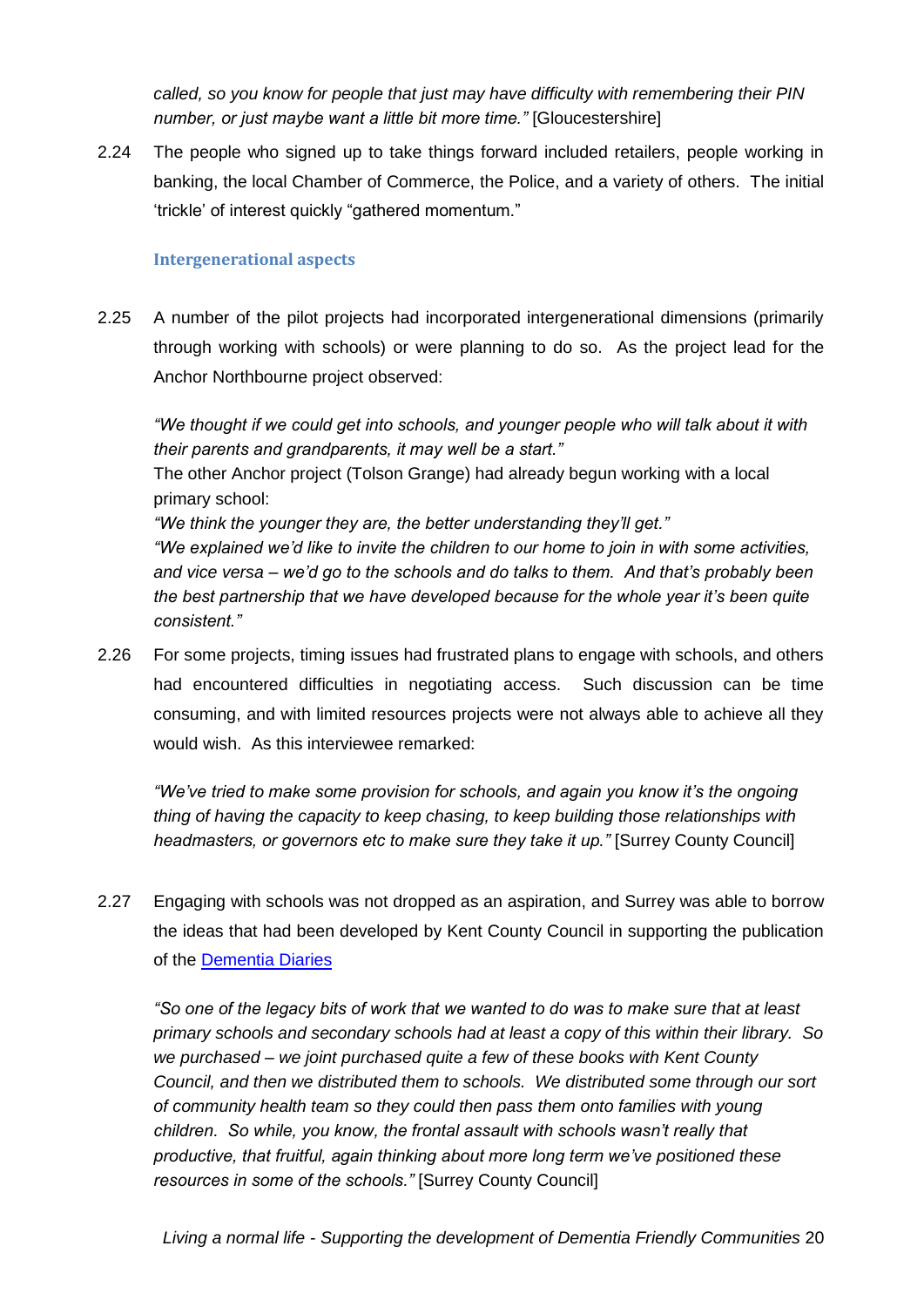2.28 Finally, Gloucestershire had also developed work with schools as part of a wider programme of support under the banner of the Prime Minister"s Dementia Challenge (and not directly as part of the Skills for Care funding):

*"So there"s been a lot of work in Gloucestershire – through the Prime Minister"s Dementia Challenge, we were a pilot site to introduce dementia awareness in schools. So we"ve worked with teachers (...) we started at secondary level, year eight (..) and the year eights were empowered and enthusiastic and trained up to go and work with primary schools. So then they have done sessions for primary school children. And then the other spin-off from that has been we"re trying to put care homes in touch with primary schools."* [Gloucestershire/Forest of Dean]

## **Engaging with GPs and the NHS**

2.29 For several of the projects, working with local partners included engaging with GPs and the health service. Some of the project leads commented on the difficulties of getting GPs to take a more positive approach to dementia, as the following comments highlight:

*"The GP that visits our care home really struggles to understand what dementia is and how to support people in the best way."*

*I do think there is a big problem with GPs because most people who have a diagnosis of dementia tell me that they had an issue getting through the GP in the first place to get a diagnosis. Because GPs kind of write people off with dementia almost, so you know the message that people get when they are diagnosed isn"t a positive message." "I"ll give you an example – a gentleman just diagnosed, and we were running a presentation (...) and he said "I"ve just been diagnosed", just out of the blue. The local GP in the medical centre had written to him to say you"ve got frontotemporal dementia; you can"t work anymore and you can"t drive! And he ran his own business. That"s how he was informed!"*

*"So the lead GP is now working with us so that she can work with the other GPs and we"ve designed a leaflet called "Just Diagnosed"."* 

2.30 The issue of early diagnosis was similarly one in which a better understanding of support could make a difference:

*"That"s been one of the positives – a more multidisciplinary way of working. I think the biggest debate we"ve had (...) has been with our GP practice because I think historically there was an issue of you know, what good is there telling people they have dementia? This whole kind of message of early diagnosis caused quite a sticking point. To begin with there was a sense of, well, you know, what are you going to give these people?"*  [City of London]

*"We"ve done a [KETSO](http://www.ketso.com/learn-about-ketso) event around what people with dementia and their carers want in a community, and they see that their GP is either not visible or not approachable or doesn"t actually know what community services are out there for people to access."*  [Making Space]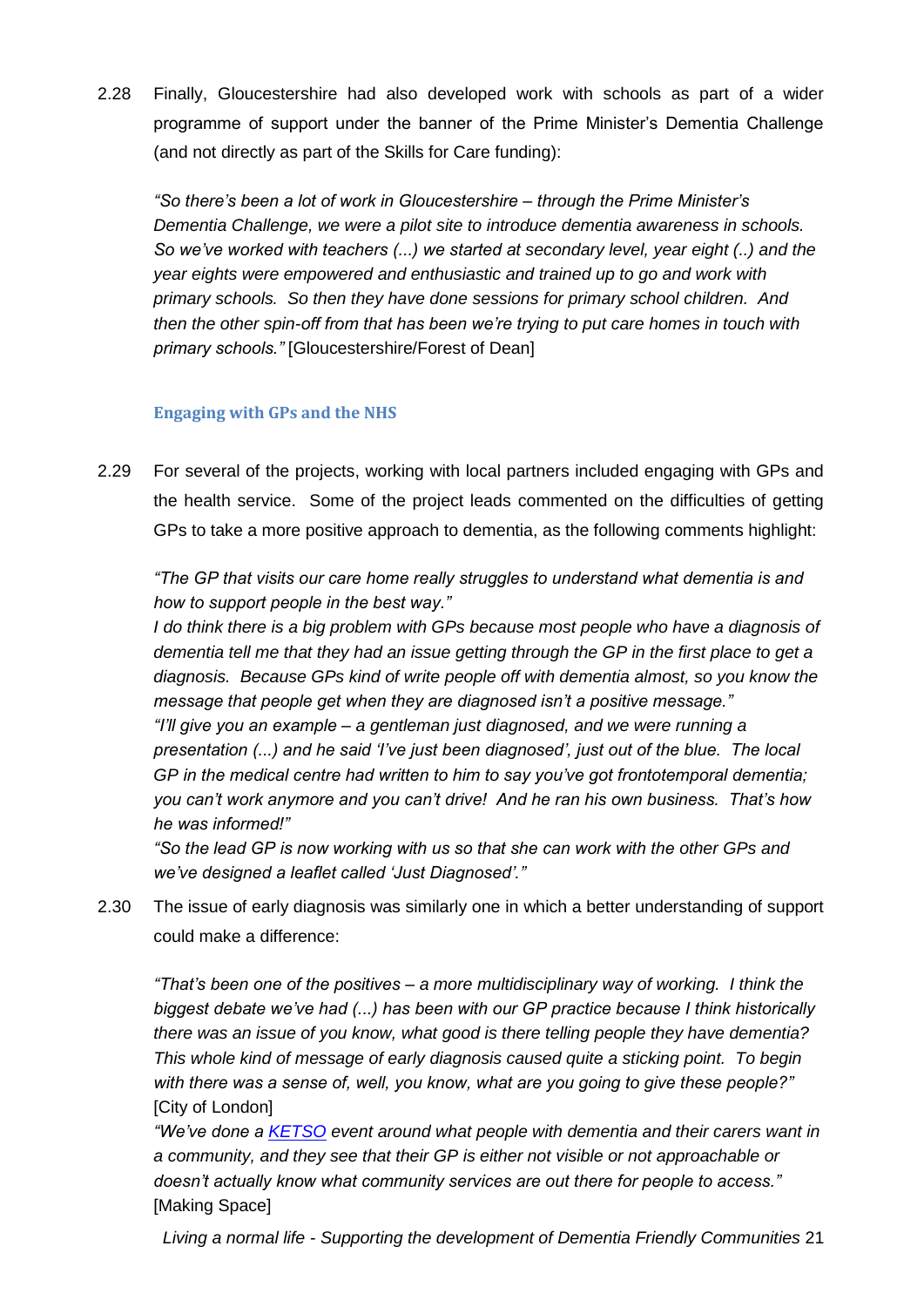And

*"A lot of GPs will say to me there"s no point in diagnosing someone with dementia because there"s not really any treatment; there"s no services."* [Coventry City Council]

2.31 In the Coventry project there had been an increase in new referrals of people with a primary diagnosis of dementia which was believed to be largely due to the work that had been done with the GP practice, and recognising that a diagnosis was not just about giving bad news but could lead to people being supported and given appropriate interventions. Making Space had been trying – with mixed success - to engage GPs through signing up to use the [Cantab Mobile App.](http://www.cambridgecognition.com/healthcare/cantabmobile)

*"It is a memory screening tool; so a practice is trained in how to use it and you can test people. It"s a 15 minute test and the results from that test are linked to their own GP. The results come up like a traffic light system on their GP"s screen: so, "Red" – you need to see this person, make an appointment; "Amber" – they might be a little stressed, you know, make an appointment for six weeks time, or "Green" – they"re fine."*

2.32 Engaging with schools was not dropped as an aspiration, and Surrey was able to borrow the ideas that had been developed by Kent County Council in supporting the publication of the [Dementia Diaries](http://www.matthewsnyman.com/portfolio/the-dementia-diaries/)

*"So one of the legacy bits of work that we wanted to do was to make sure that at least primary schools and secondary schools had at least a copy of this within their library. So we purchased – we joint purchased quite a few of these books with Kent County Council, and then we distributed them to schools. We distributed some through our sort of community health team so they could then pass them onto families with young children. So while, you know, the frontal assault with schools wasn"t really that productive, that fruitful, again thinking about more long term we"ve positioned these resources in some of the schools."* [Surrey County Council]

2.33 Finally, Gloucestershire had also developed work with schools as part of a wider programme of support under the banner of the Prime Minister"s Dementia Challenge (and not directly as part of the Skills for Care funding):

*"So there"s been a lot of work in Gloucestershire – through the Prime Minister"s Dementia Challenge, we were a pilot site to introduce dementia awareness in schools. So we"ve worked with teachers (...) we started at secondary level, year eight (..) and the year eights were empowered and enthusiastic and trained up to go and work with primary schools. So then they have done sessions for primary school children. And then the other spin-off from that has been we"re trying to put care homes in touch with primary schools."* [Gloucestershire/Forest of Dean]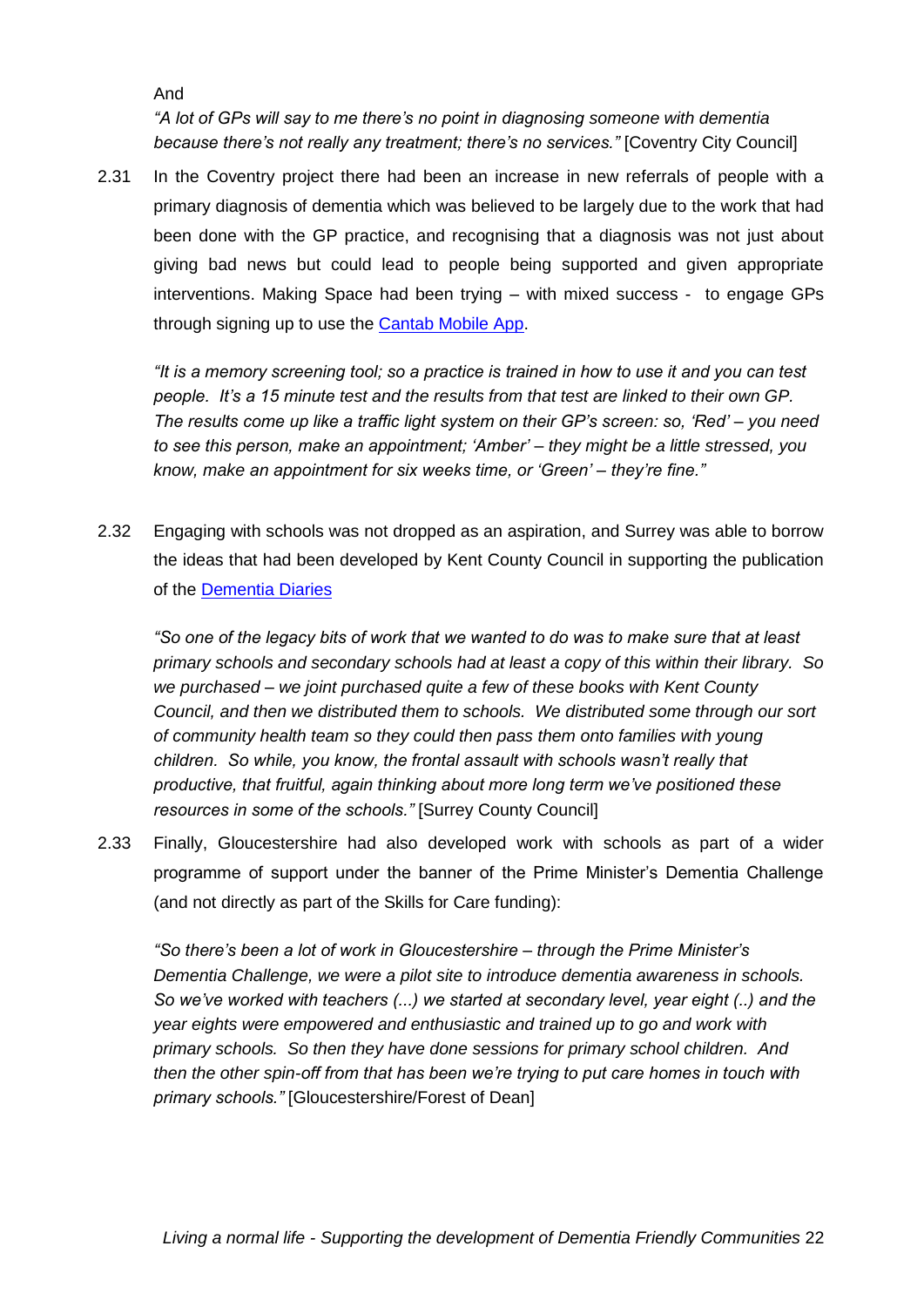#### **Engaging with GPs and the NHS**

2.34 For several of the projects, working with local partners included engaging with GPs and the health service. Some of the project leads commented on the difficulties of getting GPs to take a more positive approach to dementia, as the following comments highlight:

*"The GP that visits our care home really struggles to understand what dementia is and how to support people in the best way."*

*I* do think there is a big problem with GPs because most people who have a diagnosis of *dementia tell me that they had an issue getting through the GP in the first place to get a diagnosis. Because GPs kind of write people off with dementia almost, so you know the message that people get when they are diagnosed isn"t a positive message."* 

*"I"ll give you an example – a gentleman just diagnosed, and we were running a presentation (...) and he said "I"ve just been diagnosed", just out of the blue. The local GP in the medical centre had written to him to say you"ve got frontotemporal dementia; you can"t work anymore and you can"t drive! And he ran his own business. That"s how he was informed!"*

*"So the lead GP is now working with us so that she can work with the other GPs and we"ve designed a leaflet called "Just Diagnosed"."* 

2.35 The issue of early diagnosis was similarly one in which a better understanding of support could make a difference:

*"That"s been one of the positives – a more multidisciplinary way of working. I think the biggest debate we"ve had (...) has been with our GP practice because I think historically there was an issue of you know, what good is there telling people they have dementia? This whole kind of message of early diagnosis caused quite a sticking point. To begin with there was a sense of, well, you know, what are you going to give these people?"*  **[City of London]** 

*"We"ve done a [KETSO](http://www.ketso.com/learn-about-ketso) event around what people with dementia and their carers want in a community, and they see that their GP is either not visible or not approachable or doesn"t actually know what community services are out there for people to access."*  [Making Space]

And

*"A lot of GPs will say to me there"s no point in diagnosing someone with dementia because there"s not really any treatment; there"s no services."* [Coventry City Council]

2.36 In the Coventry project there had been an increase in new referrals of people with a primary diagnosis of dementia which was believed to be largely due to the work that had been done with the GP practice, and recognising that a diagnosis was not just about giving bad news but could lead to people being supported and given appropriate interventions. Making Space had been trying – with mixed success - to engage GPs through signing up to use the [Cantab Mobile App.](http://www.cambridgecognition.com/healthcare/cantabmobile)

*"It is a memory screening tool; so a practice is trained in how to use it and you can test people. It"s a 15 minute test and the results from that test are linked to their own GP.*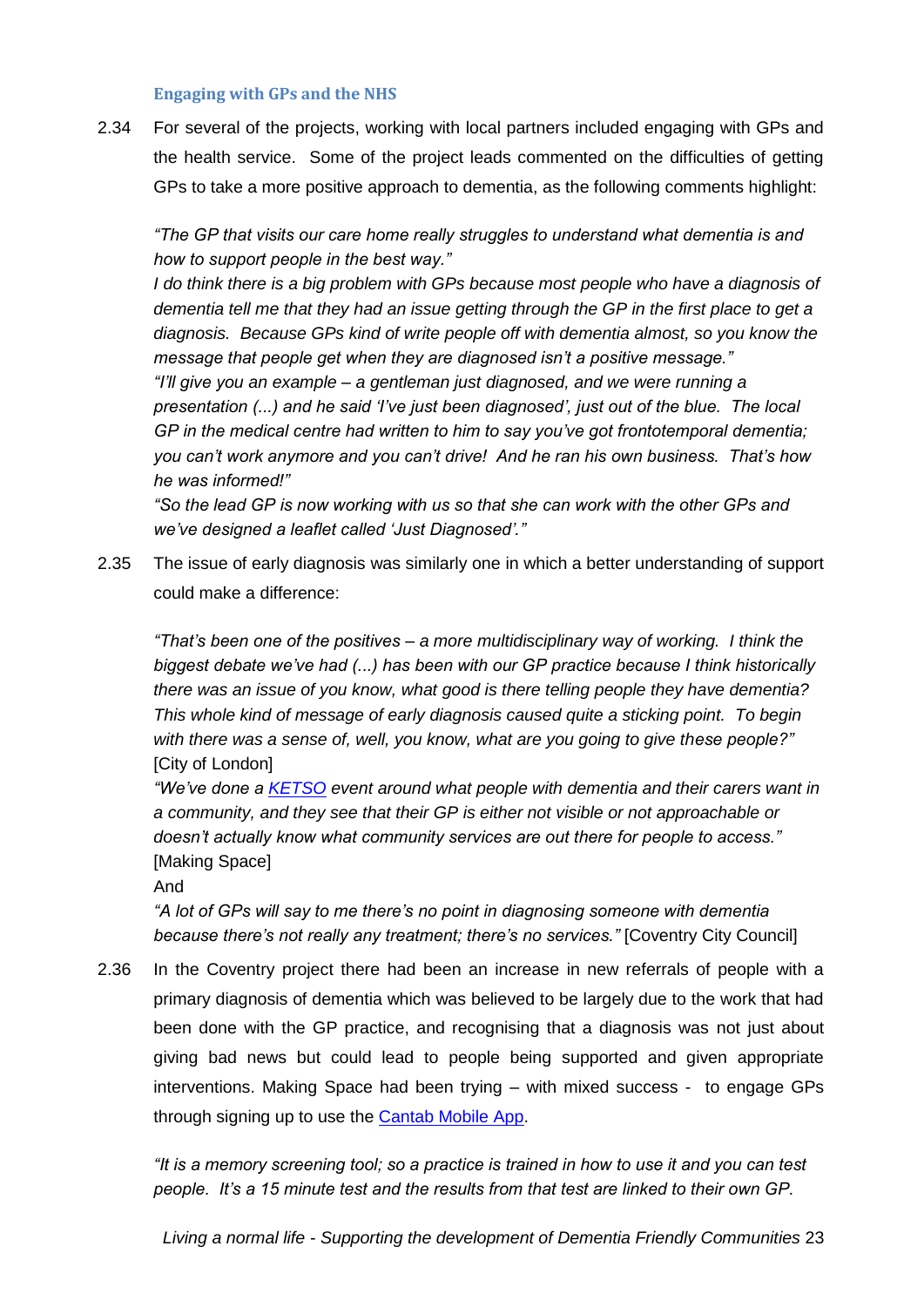*The results come up like a traffic light system on their GP"s screen: so, "Red" – you need to see this person, make an appointment; "Amber" – they might be a little stressed, you know, make an appointment for six weeks time, or "Green" – they"re fine."*

2.37 The concept of "cascading" training and awareness raising was recognised by many as a vital part of bringing about lasting cultural change within organisations and services. Cloverleaf Advocacy, for example, described their approach:

*"What we tend to do is just demonstrate good practice wherever we can and cascade it. Kind of our aim is to include staff, so if we"re doing something perhaps with a domiciliary care company or a residential unit we try to include the staff if we can, so that they can cascade it when we"re not there."*

2.38 It is striking that some provider organisations that deliver care and support to elderly and other people in the community may have limited knowledge and understanding of dementia. Coventry City Council described providing dementia awareness training for providers:

*"They had a Dementia Friends session and then they learned about what their contribution could be to Dementia Friendly Communities (...) But basically feedback from the day – people were saying that they didn"t really know much about dementia beforehand."*

2.39 Subsequently dementia friendly matters had been incorporated within the agenda of the local learning network that met with providers – making the issue "more mainstream." There had also been an attempt to ask providers to commit to continuing to focus on dementia, for example:

*"In Dementia Awareness Week in May we also asked providers to commit to doing something around the DFC agenda, so quite a lot of them held coffee mornings where members of the public could kind of drop in to find out more about dementia. And one of them held like a fifties/sixties theme social for people with dementia. A few of them had stalls up in their offices and care homes. So we asked them to kind of follow up after the training with doing an event or some kind of awareness raising."* [Coventry City Council]

2.40 Sometimes the impact of dementia awareness training was tangible:

*"There"s six or seven care homes where they"ve made substantial changes to the environment to make them more dementia friendly, which is really good. And a couple of those care homes only did that because they came on the training and they learned about dementia friendly environments, and they didn"t know about it before."*

2.41 With some other projects dementia awareness training was building on an existing foundation, as Home Instead described, for example:

*Living a normal life - Supporting the development of Dementia Friendly Communities* 24 *"We have a dementia training programme for all our staff that we are rolling out, and the Dementia Friends initiative with Skills for Care that we got involved with, that was fantastic because virtually all our staff now are Dementia Friends. They would have that*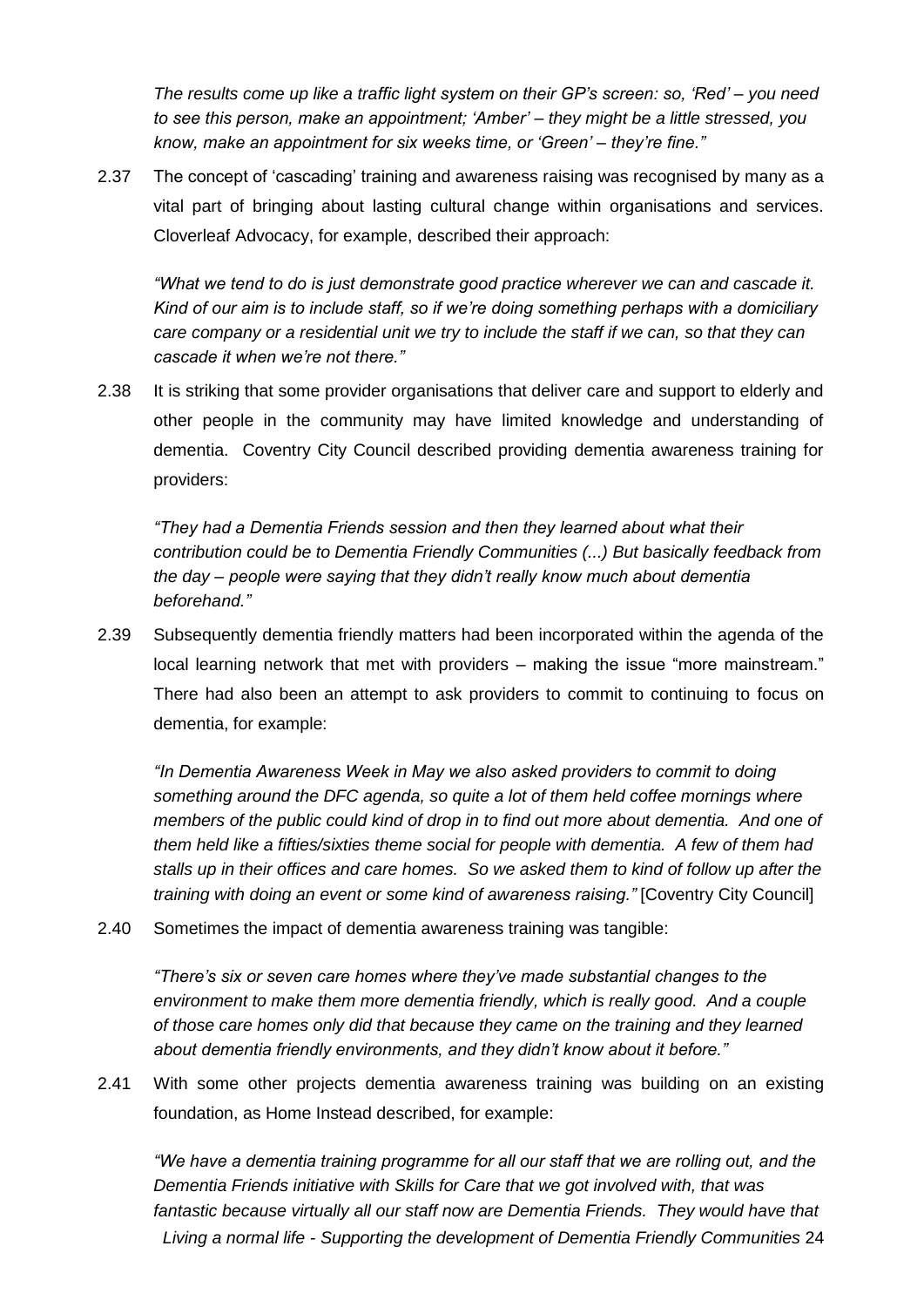*initial awareness anyway because we incorporate it into their induction, and now it"s incorporated into our induction work with all new staff."*

2.42 Gloucestershire County Council similarly described an approach to dementia awareness training that extends across all staff as a minimum, with some more intensive training for certain groups or for those who wish to advance. This integrated workforce development strategy pre-dates the Skills for Care work but provided an invaluable platform from which it could develop further:

*"So we have dementia e-learning and then a dementia awareness half day and then a two day dementia programme that"s available for everyone. Most people will go as far as the half day dementia awareness; not everyone can be released for two days (...) as an organisation and Council we insist all our social workers for example do the two days, you know, so there are certain staff groups that we would say it is mandatory for them to do the two days. And through our commissioning "clout" we can put in contractual requirements of our care homes and our domiciliary care providers for example."* 

2.43 The focus with training had initially been to prioritise frontline staff, but it was soon apparent that in order for this to succeed, there needed to be understanding and commitment from managers. Box 3 describes the approach.

#### *Box 3*

#### *Getting the Support for Frontline Staff from Managers in Gloucestershire*

*"With the dementia link workers – we had manager approval obviously for staff to go on and be a link worker – but what we did find was that they were coming back after doing this lengthy programme, being really enthused and fired up, and having developed their action plan for how they were going to change things within their setting, be that around the environment, meal times, activities etc. and sometimes the managers were not allowing it, and that happened quite often. And that was because the managers themselves didn"t understand – there wasn"t the leadership understanding; and they just saw it as a cost, you know, we can"t do that it"s too expensive.*

*So what we do now is to insist that in any area we have a dementia leadership programme and the relevant senior manager or owner of the care home or registered manager, has to sign up to do the dementia leadership programme first and then nominate some link workers to go forward. Because then you get the ownership and the understanding. Because it is horrible for those link workers to be empowered, to really get it, and go back to work and then not be allowed to put these changes into practice.*

*So although we didn"t want a top-down approach, we wanted to raise basic awareness at frontline level, but you do have to have that buy in from senior levels."*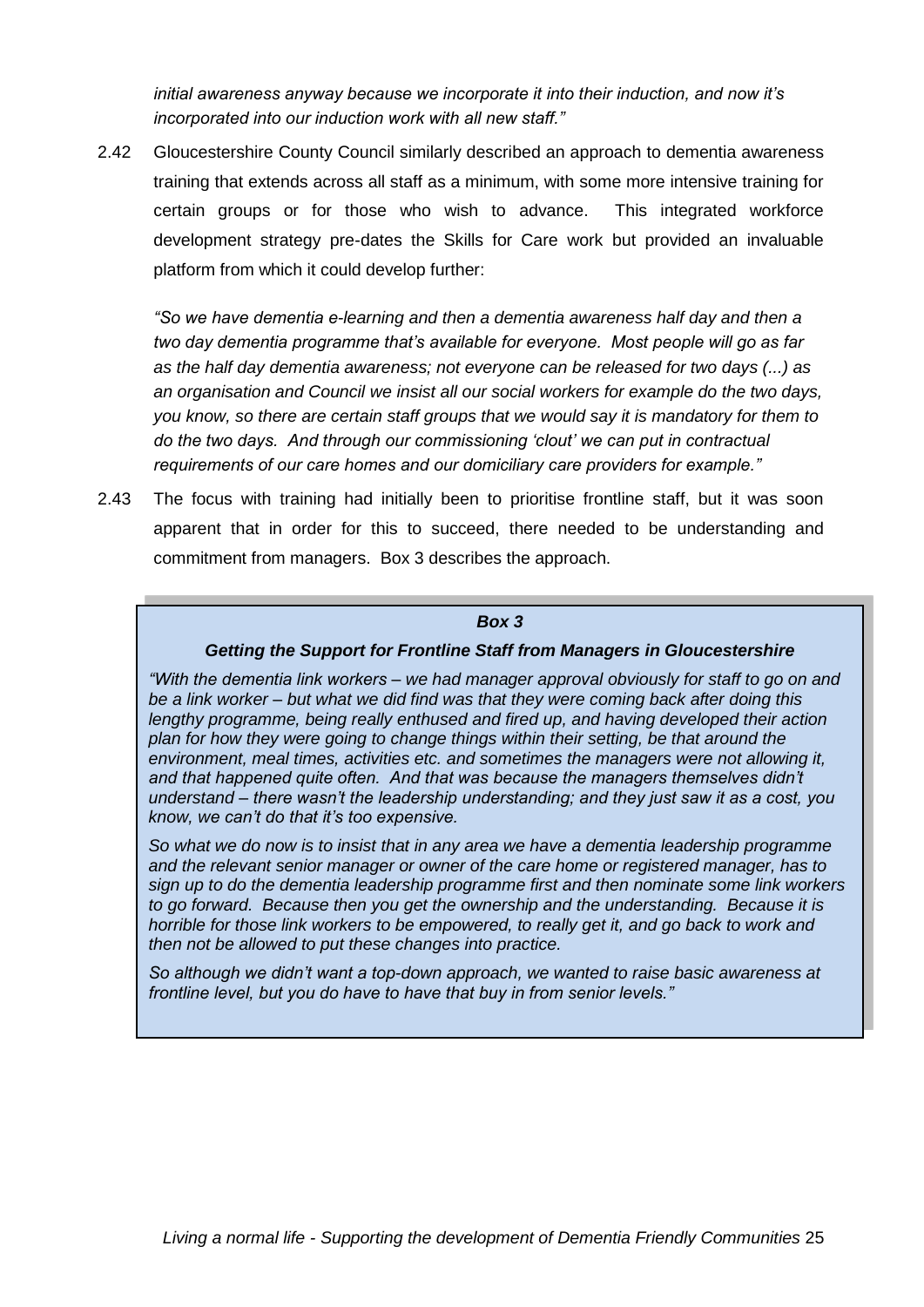#### **Impact and Outcomes**

- 2.44 As noted previously, all of the pilot projects provided brief outcomes reports to Skills for Care at 6 month and 12 month intervals. The reports were completed using a template from Skills for Care and for the most part these accounts described activity and process (i.e. essentially what the projects were doing or intending to do). The question of what difference the activity made is more difficult to address, particularly within a short time frame and without significant resources dedicated to monitoring or evaluation. Nonetheless, most of the projects recognised the importance of being able to demonstrate impact and some had made significant progress in doing so.
- 2.45 The broad objectives of the programme (supporting greater awareness and understanding of dementia in the community) are in many ways quite intangible. Most projects described the improvements in awareness raising, or the numbers of people who had become dementia friends, and many talked about things "feeling different" in the community. As Surrey County Council described:

*"What I found personally is that while you can set up infrastructure, that does not necessarily mean that a Dementia Friendly Community is evident. Because it"s kind of an intangible thing; it"s not – you know – it"s not just signs in windows of shops. It"s a sort of "community feel" which supports people who are vulnerable, including people with dementia, so that kind of attitude can take, will take, longer to see."*

2.46 In some projects it was possible to identify changes in practice. For example, the City of London pointed to the empowerment that had resulted for social workers and how this was changing their approach:

*"We"ve increased social workers" confidence and knowledge; we"ve developed our [client] review to look at medication and to be more challenging of the review process – you know, what have been the changes? (...) I think kind of empowering the team to be more enquiring, particularly about people we have placed who are very elderly and have received a dementia diagnosis."*

2.47 Both in their reports and during interviews many projects indicated that they found the question of "what difference has this made" difficult to address. Partly because this was still work in progress and too early to know what impact it would have, but also in terms of how it might be measured. Coventry City Council had plans to undertake a "mystery shopper" exercise using people with dementia to sample experience with providers, but this had not taken place at the time of the fieldwork. Nonetheless, there was some evidence of providers changing their approach, for example:

*"I think things have changed with some providers. So we put out a couple of tenders recently around dementia specific services and we used to not really get that many*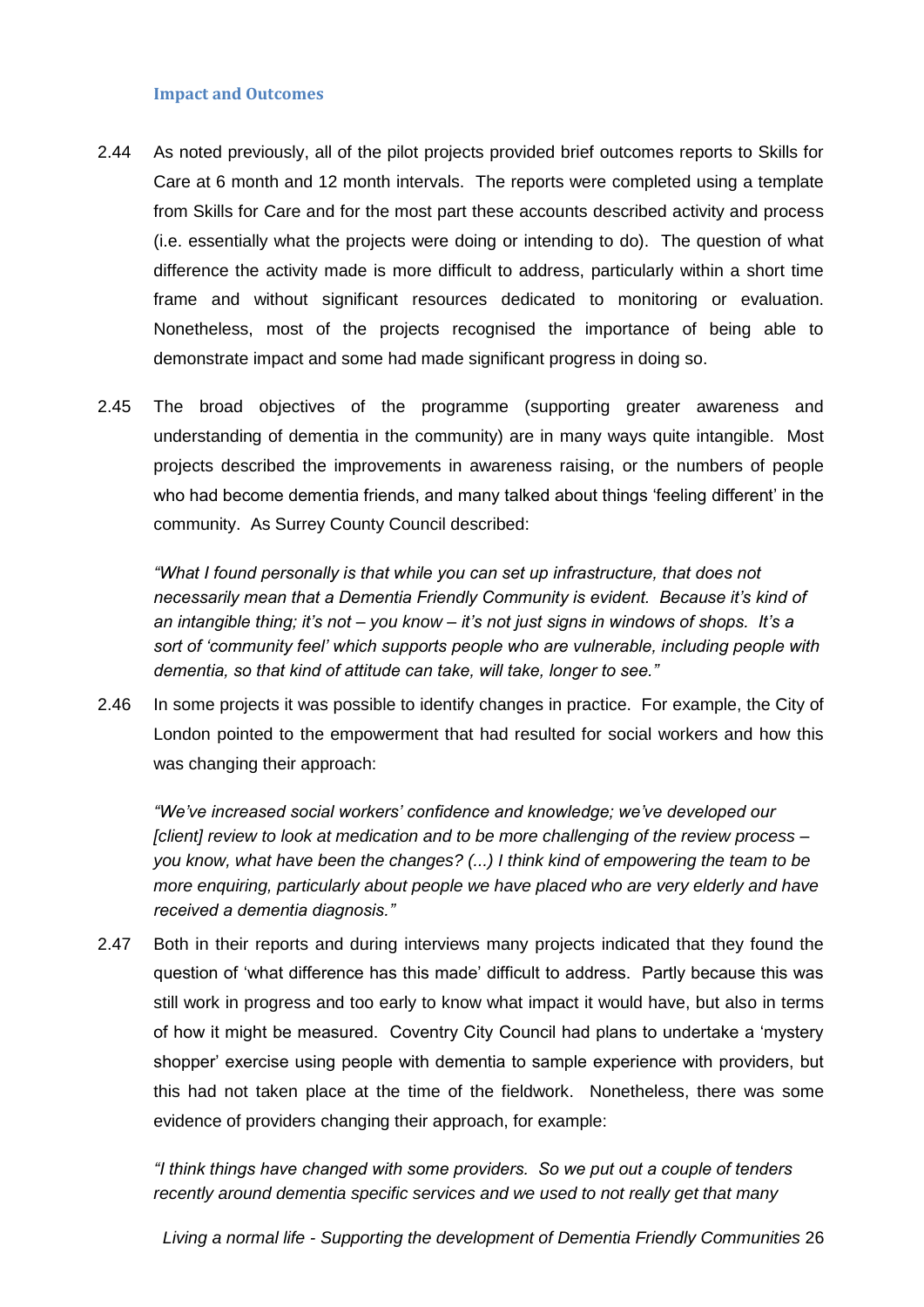*submissions, but we"ve had a lot more providers now who are interested in working with people with dementia, and with people with behaviour that challenges."* [Coventry City Council]

2.48 Other projects pointed to qualitative and anecdotal evidence that they accumulated – such as feedback from people who had participated in training, or people with dementia and their families who had experienced improvements in being able to use their community etc, and such "soft" evidence is important and provides rich information about the impact on people"s lives. Some projects were also exploring how to bring a harder edge to evaluation. Sanctuary Housing, for example thought that there might be opportunities through Public Health:

*"You would have thought that they ought to be able to plot dementia-related admissions or dementia-related pick-ups by the ambulance service or something like that. Ideally what you"d want to plot is some sort of longitudinal tracking."*

2.49 This tracking might monitor dimensions such as prevalence and diagnosis, and examine whether greater dementia awareness among health and care professionals was leading to greater early diagnosis of cases. In the City of London concern about underdiagnosis led to targeting dementia awareness work with the sole GP practice in the area:

*"There have been seven new referrals of people formally diagnosed since we began this work and started our work with the practice and the CCG (...) to have seven new referrals is, I think, quite significant within one year within this team given that it"s such a small area."*

2.50 Surrey County Council reflected on the importance of being able to demonstrate impact, and particularly to co-design activity with people who use services and "ask them if the project has made a change to their life – that"s the whole reason we are doing this." Public Health colleagues had also been involved in Surrey in surveying public attitudes and knowledge around dementia:

*"(...) and we"ve seen some improvement. It"s not massive improvement but it"s a significant improvement. Probably that"s not just down to our activity, but our activity has helped with that."* 

2.51 Finally, Gloucestershire pointed to being able to evidence tangible change in services:

*"...through people doing these education programmes, we"ve seen whole services change. I"ve seen a group of care homes change their service delivery model completely from being you know, you get up at this time, you have breakfast, you sit around etc, you know the mechanistic (...) to: this is your home, and what"s important is your wellbeing and therefore we gear everything to the individual"s wellbeing and activities are introduced that are more meaningful."*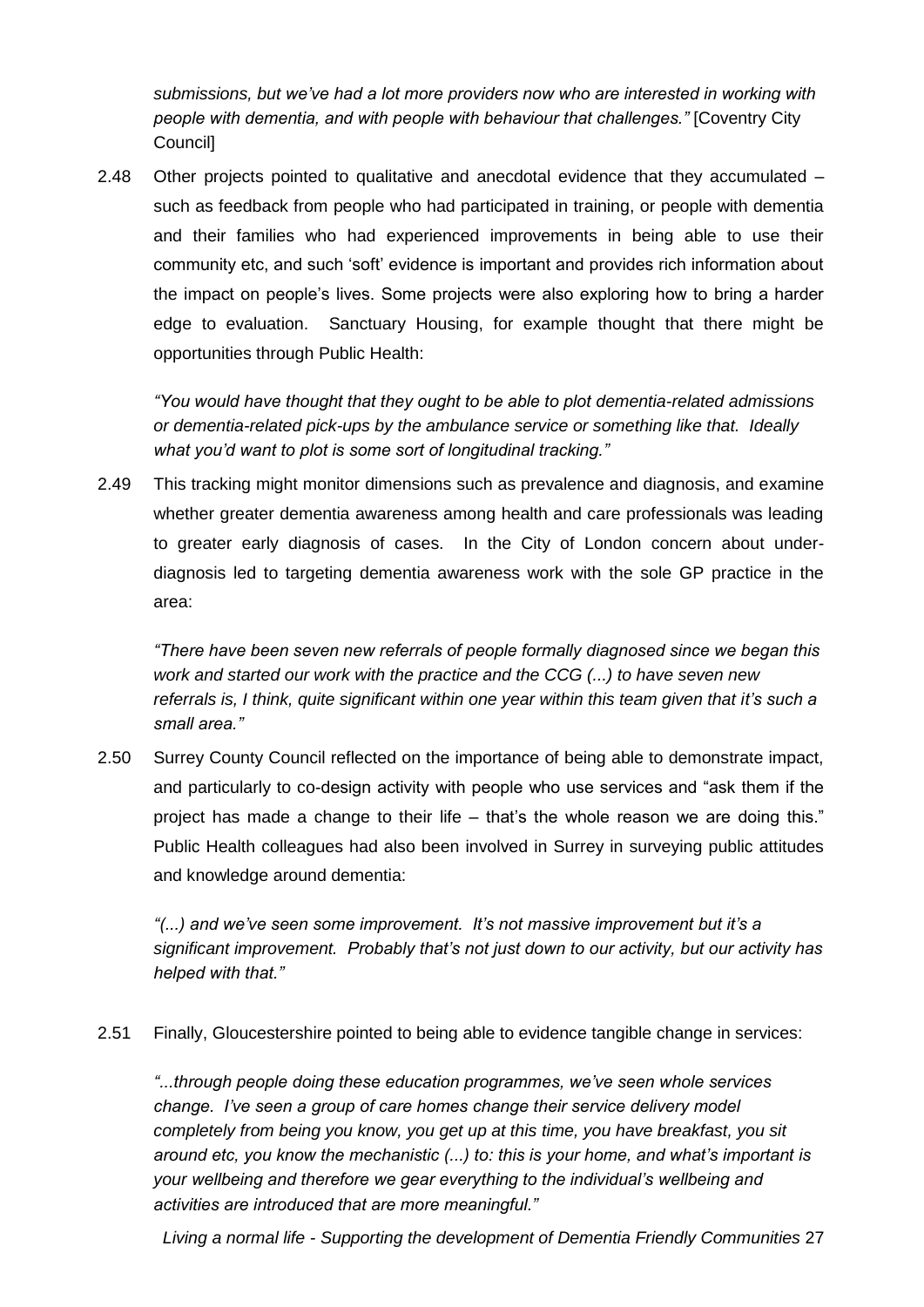2.52 Some "fantastic examples of where things have really changed" were celebrated and it was acknowledged that it was important to commit time and resources to capturing case studies and evidence of this nature, although this wasn't always easy when resources were stretched.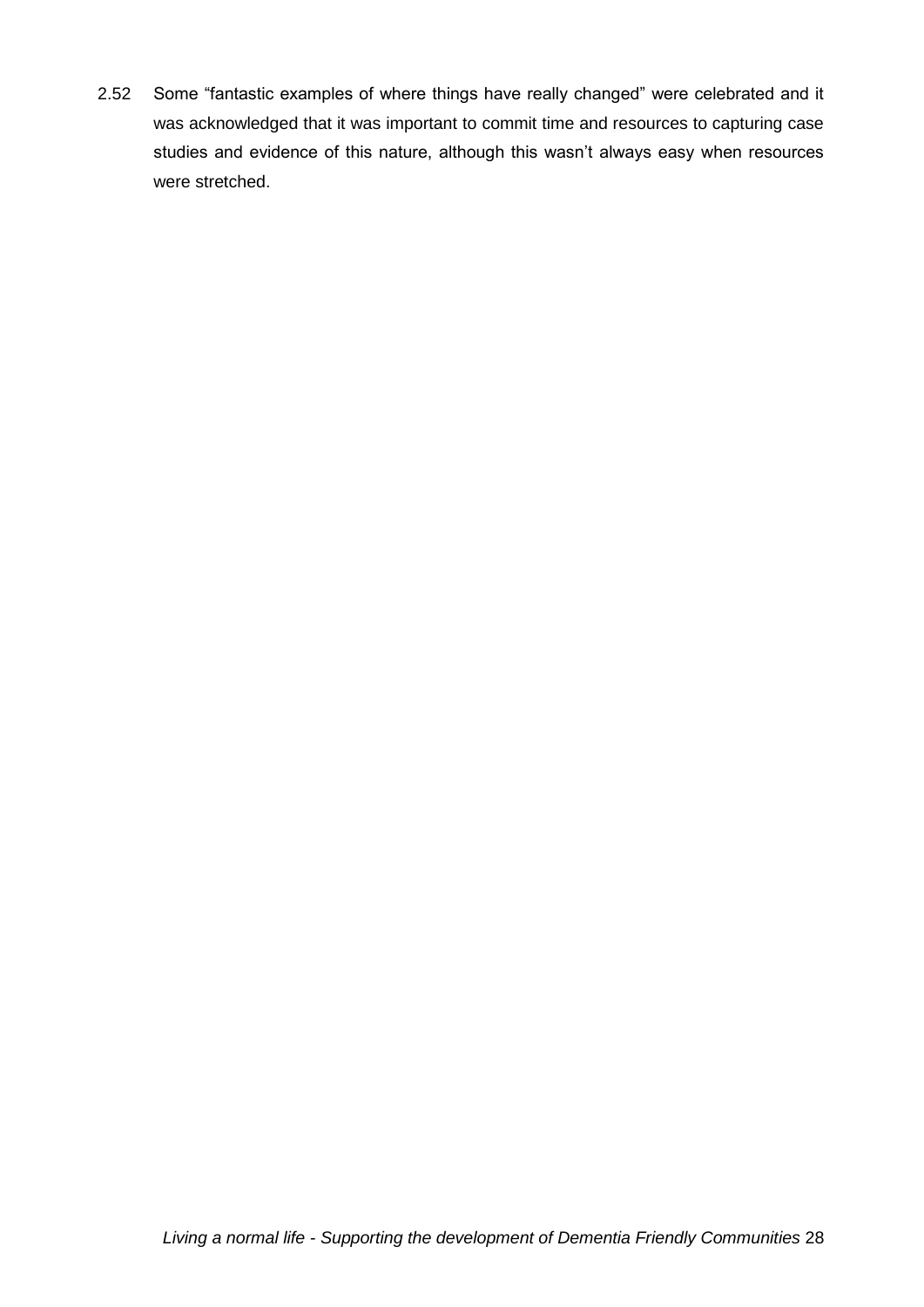# <span id="page-28-0"></span>**3. Conclusions**

- 3.1 This report has provided an overview of the eleven pilot projects supported by Skills for Care in developing Dementia Friendly Communities. As the report has highlighted, the projects were diverse and distinctive, but as well as having specific experiences many shared similar issues and identified similar barriers and opportunities to achievement. It was evident that the projects thrived on the enthusiasm and commitment of those most closely involved in the work. In many instances there was a significant history of endeavour around dementia, but for other projects this was new or relatively new territory.
- 3.2 There was considerable innovation in evidence in working with the wider community as well as across health and care partners. People were passionate about what they wanted to achieve, and this comment by the project leader in Cherish Care was typical of many:

*"I think it"s about inclusivity. It really is about saying people with dementia should be walking along the street; people should understand about it and be able to say "that person"s looking a bit lost, can I help?" and not be frightened by it. Just being able to be part of the community with no stigma."*

3.3 Achieving such a vision takes time, and most projects reported the frustrations of trying to make headway with the wider community and to engage people who may not have seen dementia as anything to do with them. Home Instead offered this reflection to people embarking on similar work:

*"Be aware that people aren"t interested in dementia unless it"s personal, and sort of work out different ways of getting people engaged (...) I think that"s been the hardest thing."*

3.4 Persistence paid off in most cases and projects found creative ways of engaging with different audiences, whether through targeted training, or through information through pop-up shops or dementia cafés. Cascading training and awareness raising through the stages of creating Dementia Friends, and Dementia Champions was generally seen as a positive way of spreading awareness through communities and building sustainability rather than creating something that would last only for the duration of a project. As Gloucestershire County Council observed:

*"We want a percentage of people to come forward to be Dementia Link Workers, then the Dementia Champions, because that"s how it sustains. They support people then, you know so they support their colleagues."*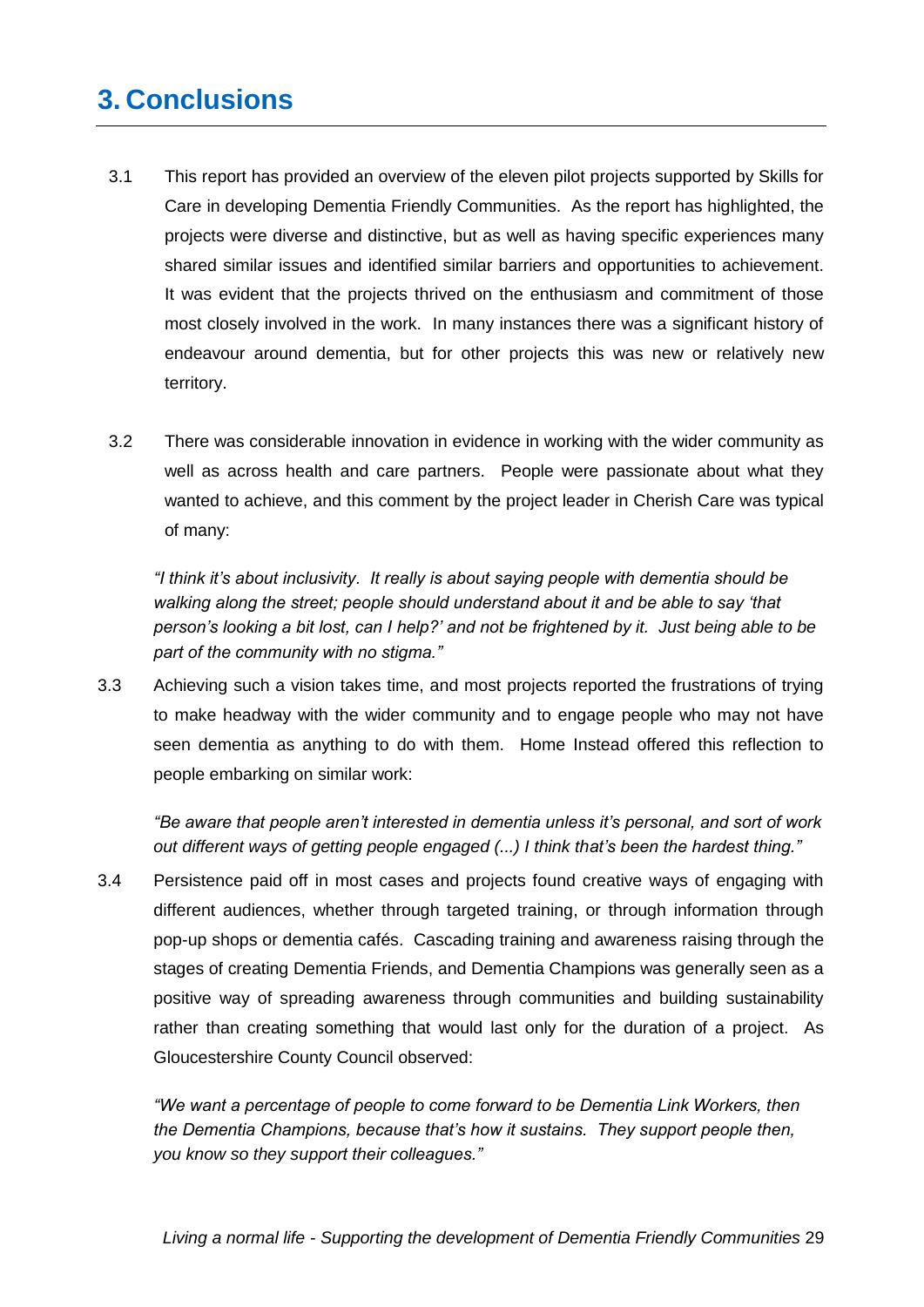- 3.5 It was apparent that although there is a major challenge in working with communities to develop a wide understanding and awareness of dementia, and to enable people living with dementia to more easily access services, there is a similar challenge in working with care and support services that may have relatively little understanding of dementia despite the nature of their professional work. Several projects described their experience in working with providers to improve awareness through education and training, and the value of doing so was clear. One project (Gloucestershire) had located responsibility for the work within their HR department and had approached dementia as a key aspect of workforce development and was considering how best to support people in the workforce who have had a diagnosis of dementia.
- 3.6 The support from Skills for Care to this programme of work was modest in financial terms, but enabled projects room to innovate (for example using funding to arrange room hire and refreshments when working with the public). Several project leaders expressed their wish to have known more about other projects that were active and to have had opportunities for sharing of ideas and experience.
- 3.7 Dementia has achieved a higher profile in recent times, not least in the wake of the Prime Minister's Challenge on Dementia. However, it is clear that this is - and will remain – work in progress rather than something that can be judged to have been achieved in a short time. Changing hearts and minds and organisational cultures takes time, but can have a major and lasting impact. In many ways recruiting others to become Dementia Friends and Dementia Ambassadors is a powerful method for passing the baton throughout communities and ensuring that the message continues to spread and multiply, rather than it being seen as the responsibility and remit of a given department or officer. Equipping people with the necessary skills and understanding has the greatest potential to bring about transformational change and to enable genuine social inclusion for people living with dementia.